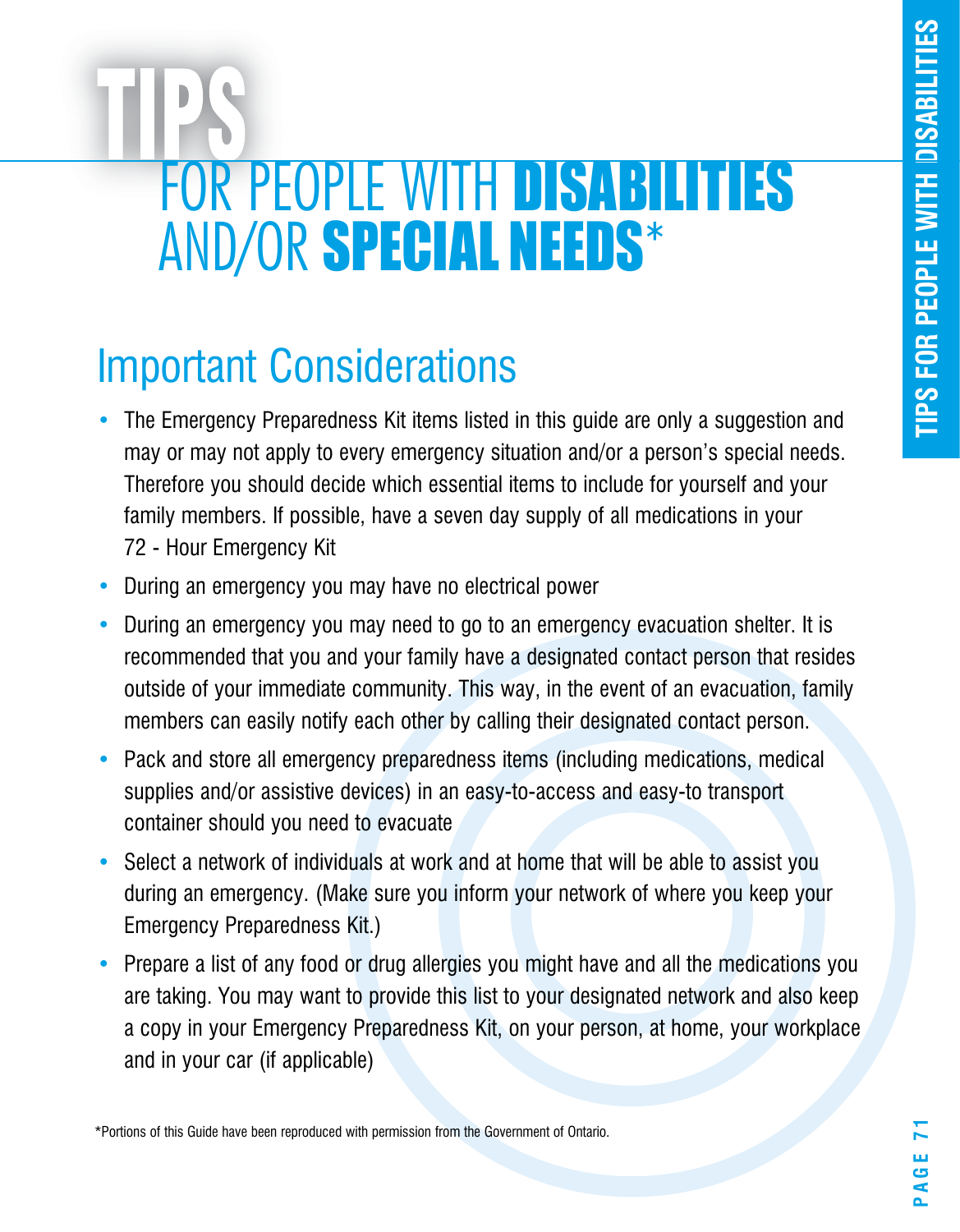- On your list of medications, specify the reason for each medicine that you are taking (e.g. medical condition being treated) including the generic name, dosage, frequency, and the name and contact information of the prescribing physician. Special equipment and supplies; e.g. batteries for medical equipment or things like hearing aids, assistive devices, enteral feeding supplies, catheters, inner tubes for your wheelchair tires
- If you have children with a disability or special needs, prepare a similar list for each of your children and provide it to their caregiver, school, emergency contact members, etc.
- If you have an allergy, chronic medical condition, or special medical need you may want to consider owning and wearing a MedicAlert<sup>®</sup> bracelet or identification as part of your emergency preparedness plan. For more information visit: www.medicalert.ca
- Regularly check expiration dates on all medications, bottled water, and canned/ packaged food in your Emergency Preparedness Kit. It is best to replace food and bottled water at least once a year
- Prepare a contact information list of all your emergency contact persons and provide a copy to your designated network at work and/or home. Also keep a copy in your preparedness kit, on your person, at home, at your workplace and in your car (if applicable)
- Provide written instructions for your network on how best to assist you and your service animal (if applicable) during an emergency
- Label all of your special needs equipment and attach laminated instruction cards on how to use, retrieve and/or move each assistive device during an emergency
- Since your medications, assistive devices, etc. may change over time, it is advisable for you to regularly assess your needs and incorporate any changes to your Emergency Preparedness Kit supplies and your family emergency plan
- If your personal needs require regular attendant care and/or life sustaining apparatus, arrange with your network to check on you immediately if an emergency occurs or if local officials issue evacuation instructions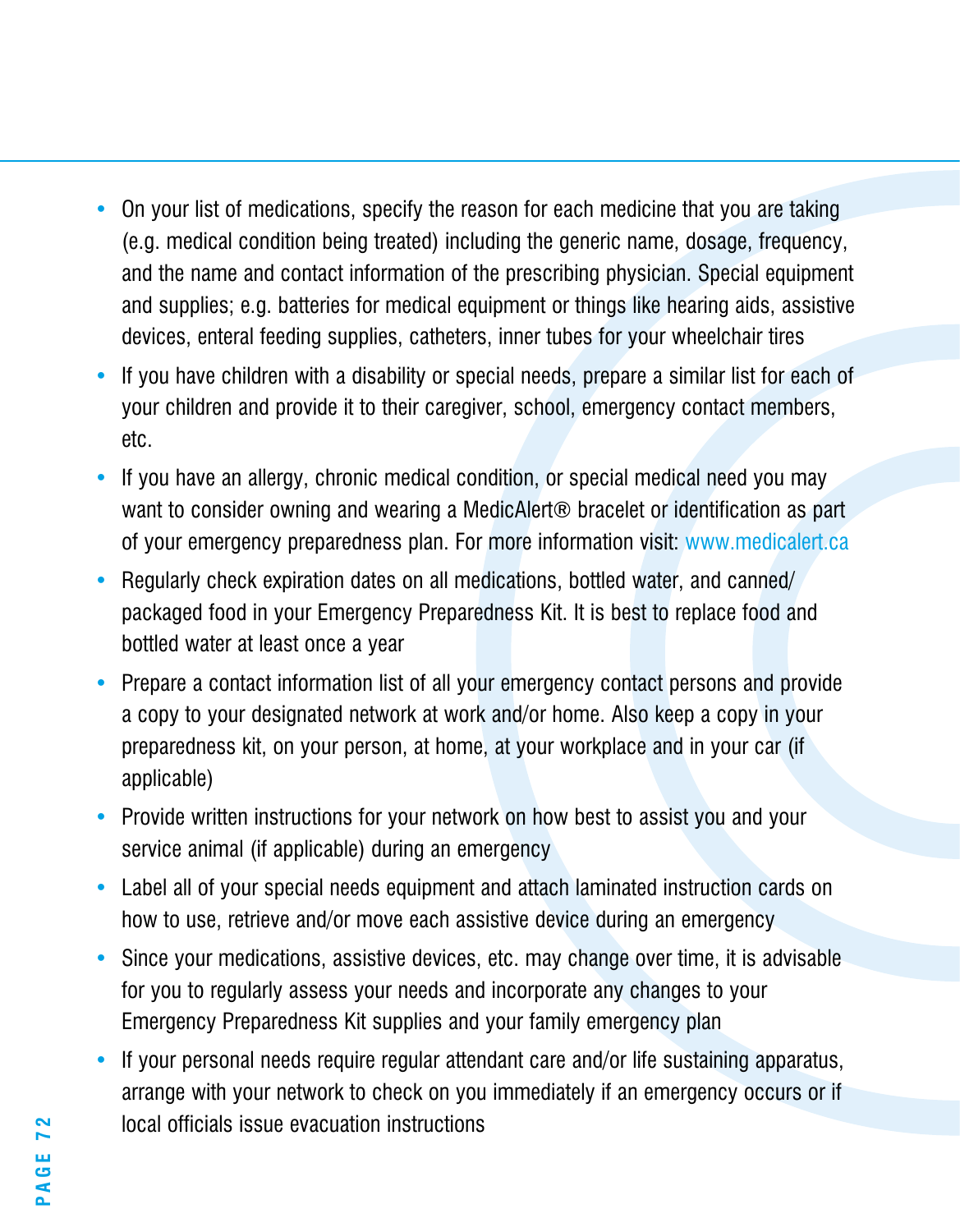- Carry a personal alarm that emits a loud noise to draw attention to your whereabouts
- If you rely on any life sustaining equipment/apparatus, develop an emergency back-up plan that will ensure the equipment/apparatus works in the event of a power outage
- Install working smoke alarms on every floor of your home and outside all sleeping areas
- Test smoke alarms on a monthly basis by pushing the test button. Replace smoke alarm batteries every six months and whenever the low-battery warning sounds
- Develop and practise a home fire escape plan or refer to your building's fire safety plan so that everyone in your home knows what to do in the event of a fire
- Practice your emergency plan with your network at least twice a year. If during an emergency your support network cannot assist you for whatever reason, ask other individuals around you to help you. Remember to inform them of your special needs and how they can best offer any assistance to you
- Keep a whistle and flashlight near you as this will help others find you in an emergency situation. The international signal for help is three short blasts
- Keep your walking aids near you at all times, and, if possible, an extra cane or walking aid in different rooms and at work
- If you have a Seeing Eye dog, keep a cane handy in case your dog is injured or too frightened to help you during a major crisis
- If a member of the household is bedridden and requires constant medical care, or has electrical life support equipment at home, discuss this **NOW** with the primary care physician
- Persons who receive home health care services should discuss emergency plans with their caregiver or home care agency. Individuals should check with their physician to establish whether prior arrangements would be necessary for evacuation to a hospital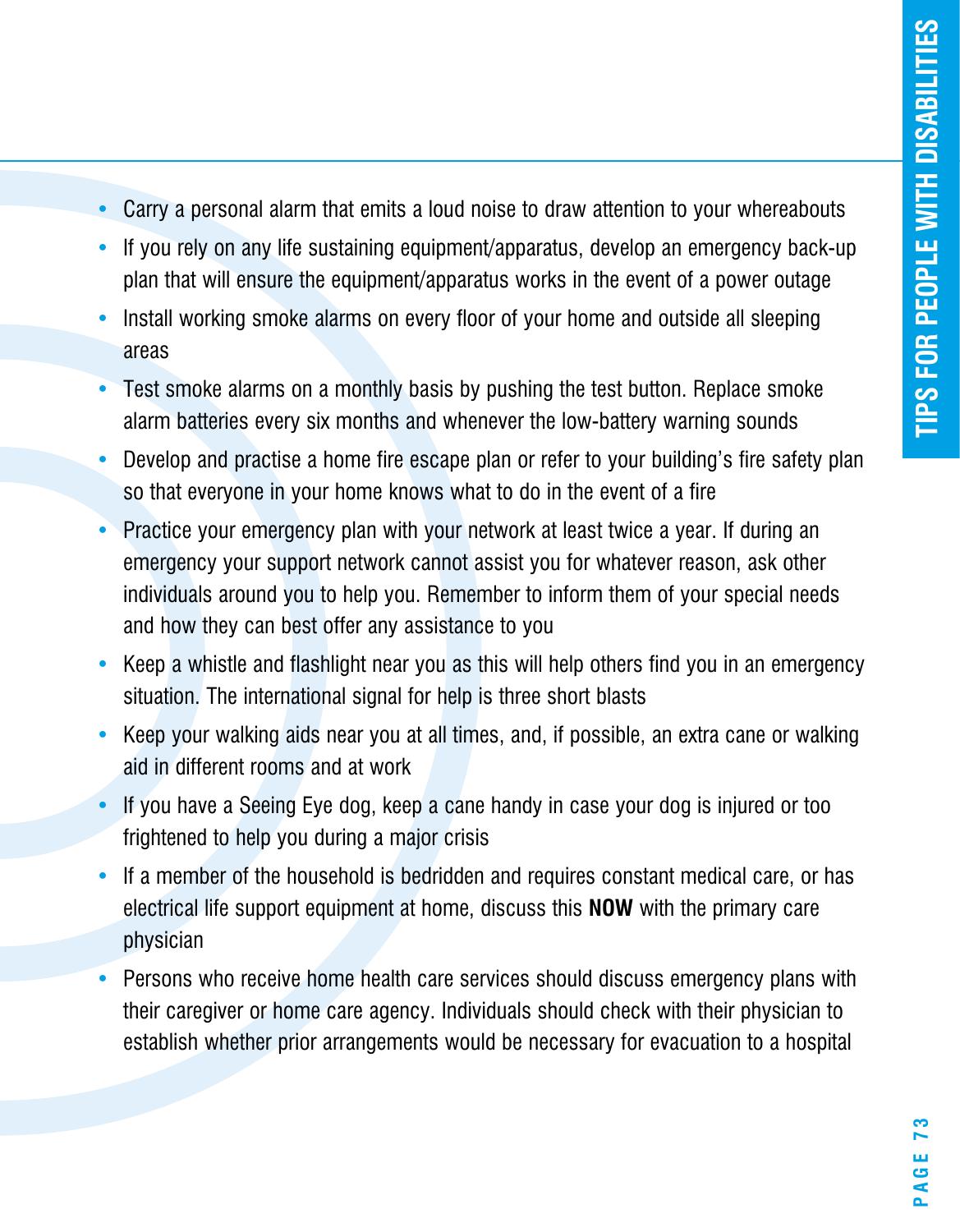# Tips on helping a Person with a Disability

- "Ask First" if the person needs or wants your help do not just assume that they do
- Allow the person to identify how best to assist them
- Do not touch the person, their service animal and/or their assistive device/equipment without their permission
- Follow instructions posted on special needs equipment and/or assistive device during an emergency
- Avoid attempts to lift, support or assist in moving someone unless you are familiar with safe techniques
- Never administer any food or liquids to an unconscious or unresponsive person
- Be aware that some people who have disabilities may request that you use latex-free gloves to reduce spread of viral infection to them
- Ask the person with special needs if areas of their body have reduced sensation and if they need you to check those areas for injuries after a disaster

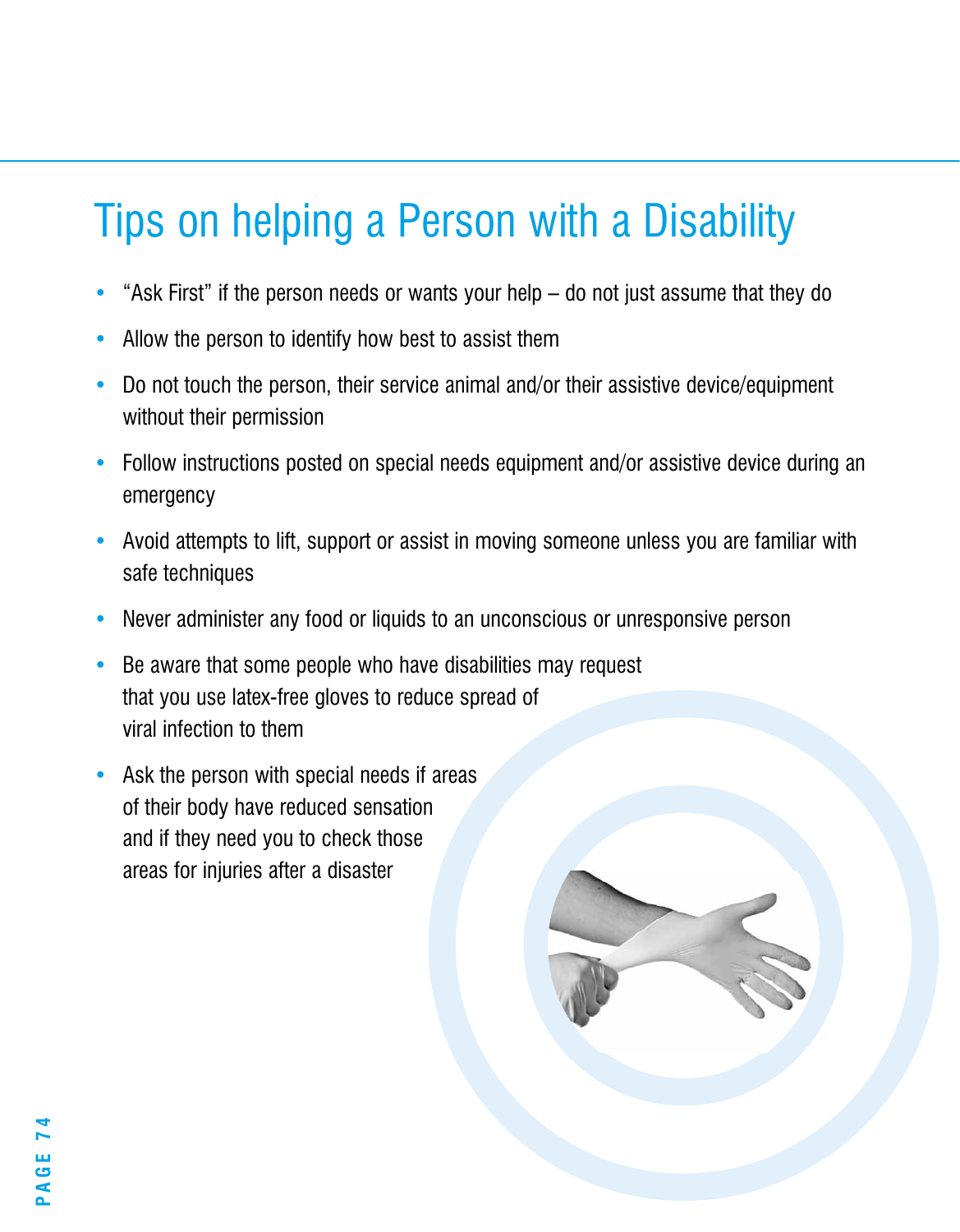# **Mobility**

**r**various respiratory difficulties can experience certain levels of mobility limitations. **s**<br>ior<br>ane<br>anc Mobility limitations may make it difficult for a person to use stairs or to move quickly over long distances. These can include reliance on mobility devices such as a wheelchair, scooter, walker, crutches or a walking cane. In addition, people with a heart condition or

- Ask your network to practise moving your special needs equipment during your emergency practice plan. This will help your network become more comfortable handling or using your special needs equipment during an emergency
- If you use a wheelchair or scooter, request that an emergency evacuation chair be stored near a stairwell on the same floor that you work or live on, so that your network can readily use it to help you safely evacuate the building
- In your instruction list for your network, identify areas of your body that have reduced sensation so these areas can be checked for injuries after an emergency, if you cannot check them yourself
- Check with your local municipal office to find out if emergency evacuation shelters in your area are wheelchair accessible

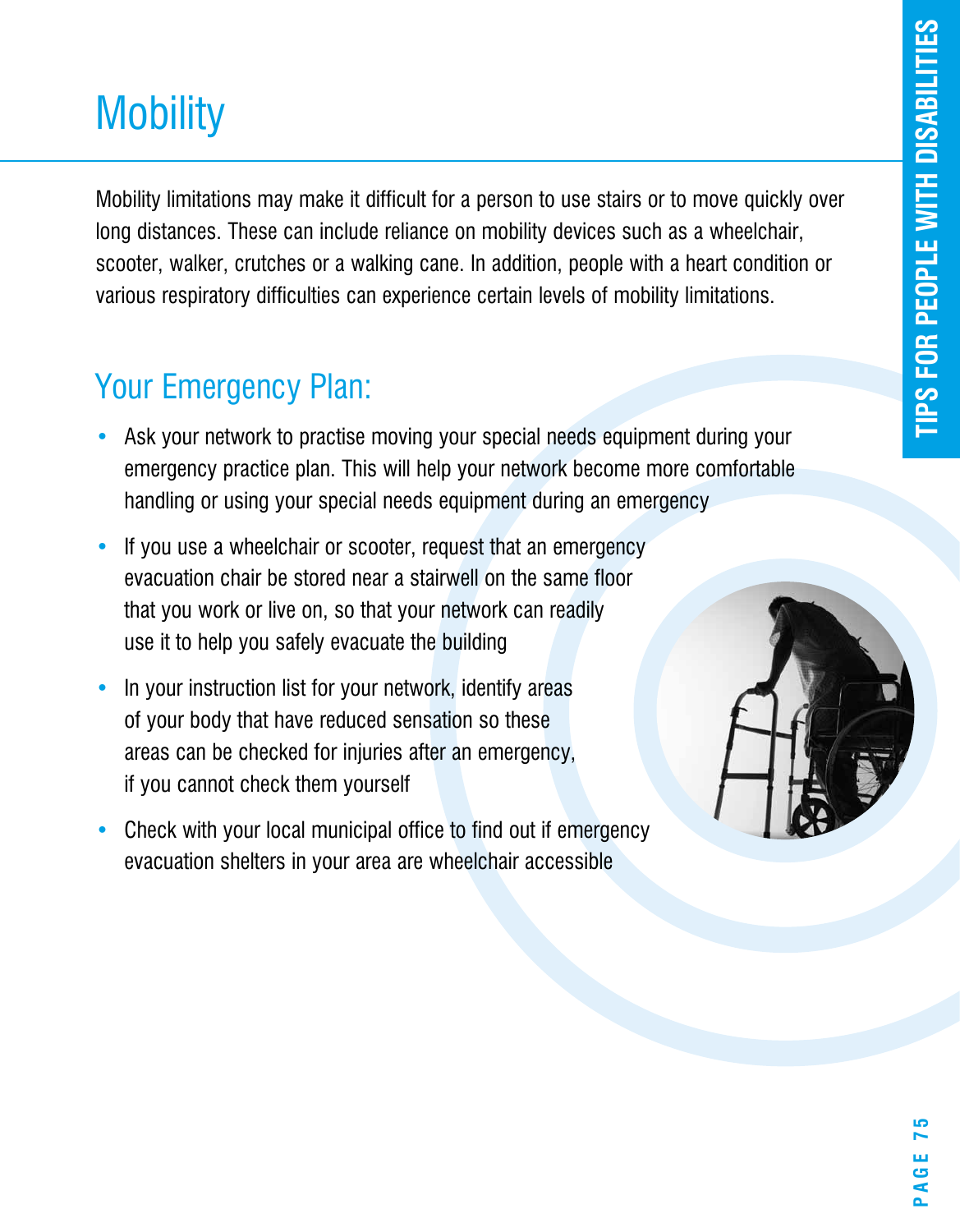### Assisting People with Mobility Limitations DO...

- Use latex-free gloves when providing personal care whenever possible. (People with spinal cord injury have a greater risk of developing an infectious disease during an emergency. Gloves help control secondary medical conditions that can easily arise if personal care is disrupted during an emergency)
- Ensure that the person's wheelchair goes with the person

# DO NOT...

• Push or pull a person's wheelchair without their permission

### Additional Items Emergency Preparedness Kit



Tire patch kit

Can of seal-in-air product (to repair flat tires on your wheelchair or scooter)

- Supply of inner tubes
- Pair of heavy gloves (to protect your hands while wheeling or making way over glass or other sharp debris)
- Latex-free gloves (for anyone providing personal care to you)
- Spare deep-cycle battery for motorized wheelchair or scooter
- A lightweight manual wheelchair for backup to a motorized wheelchair (if feasible)
- Spare catheters (if applicable)
- An emergency back-up plan that will ensure any life sustaining equipment/apparatus is operable in the event of a power outage
- Any other contingency supplies unique to your special needs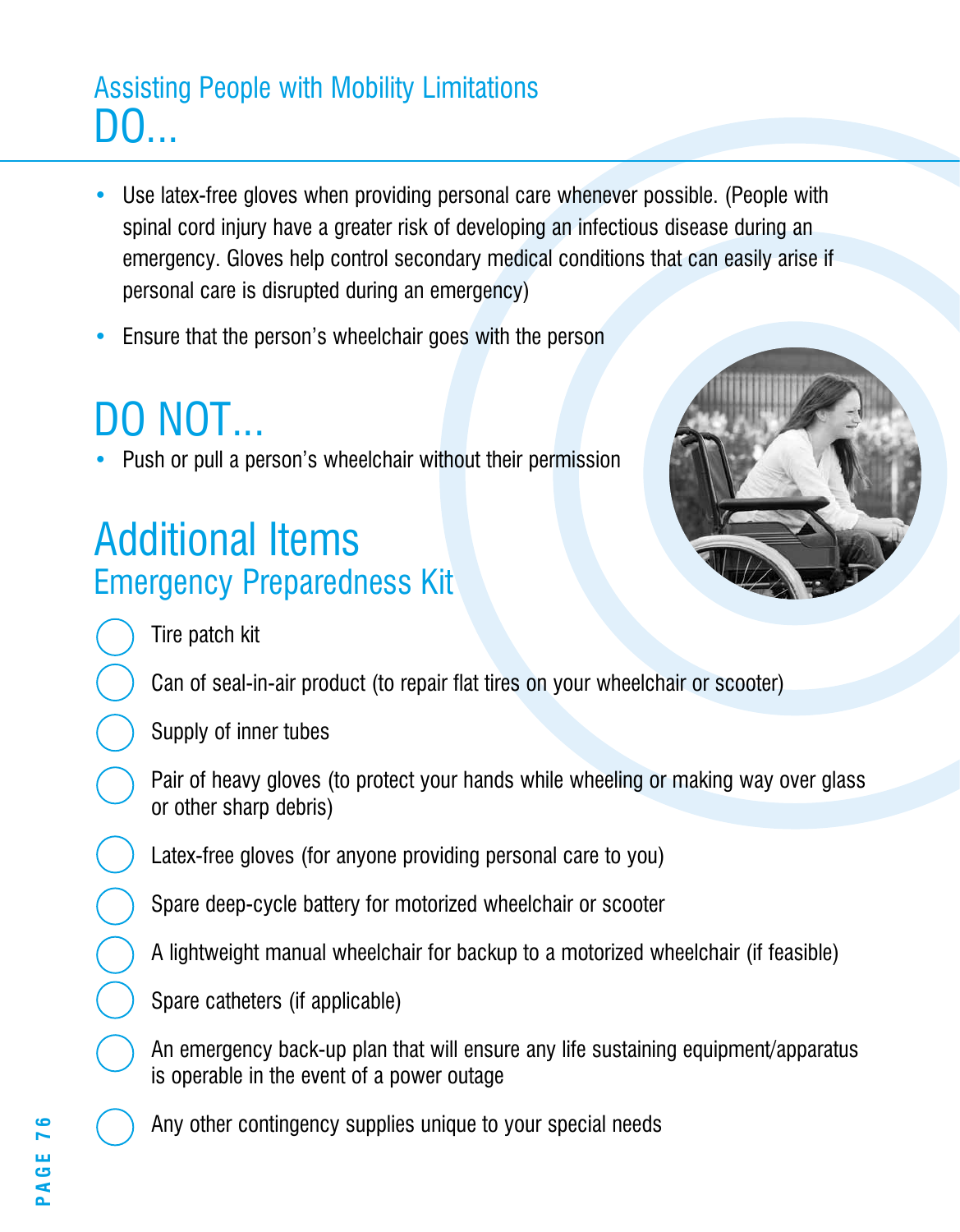# Vision

Vision loss can include a broad range of conditions ranging from complete blindness to partial or low vision that cannot be corrected with lenses or surgery. A person's ability to read signs or move through unfamiliar environments during an emergency may be challenged, creating a feeling of being lost and/or being dependent on others for guidance.

### Your Emergency Plan:

- Have a long cane available to readily manoeuvre around debris on the floor or furniture that may have shifted after an emergency
- Mark all emergency supplies in advance with fluorescent tape, large print or in braille
- Mark gas, water and electric shutoff valves in advance with fluorescent tape, large print or in braille
- Familiarize yourself in advance with all escape routes and locations of emergency doors/exits on each floor of any building where you work, live and/or visit

### Assisting People with Vision Disabilities  $\mathbf{D}$

- Always ask first if you can be of any assistance to them. For people who are deaf-blind, use your finger to draw an "X" on their back to let them know you are there to help during an emergency
- To communicate with a deaf-blind person, try tracing letters with your finger on the palm of their hand
- To guide the person, offer them your arm instead of taking theirs and walk at their pace. Keep half a step ahead of them
- If the person has a service dog, ask them where you should walk to avoid distracting the animal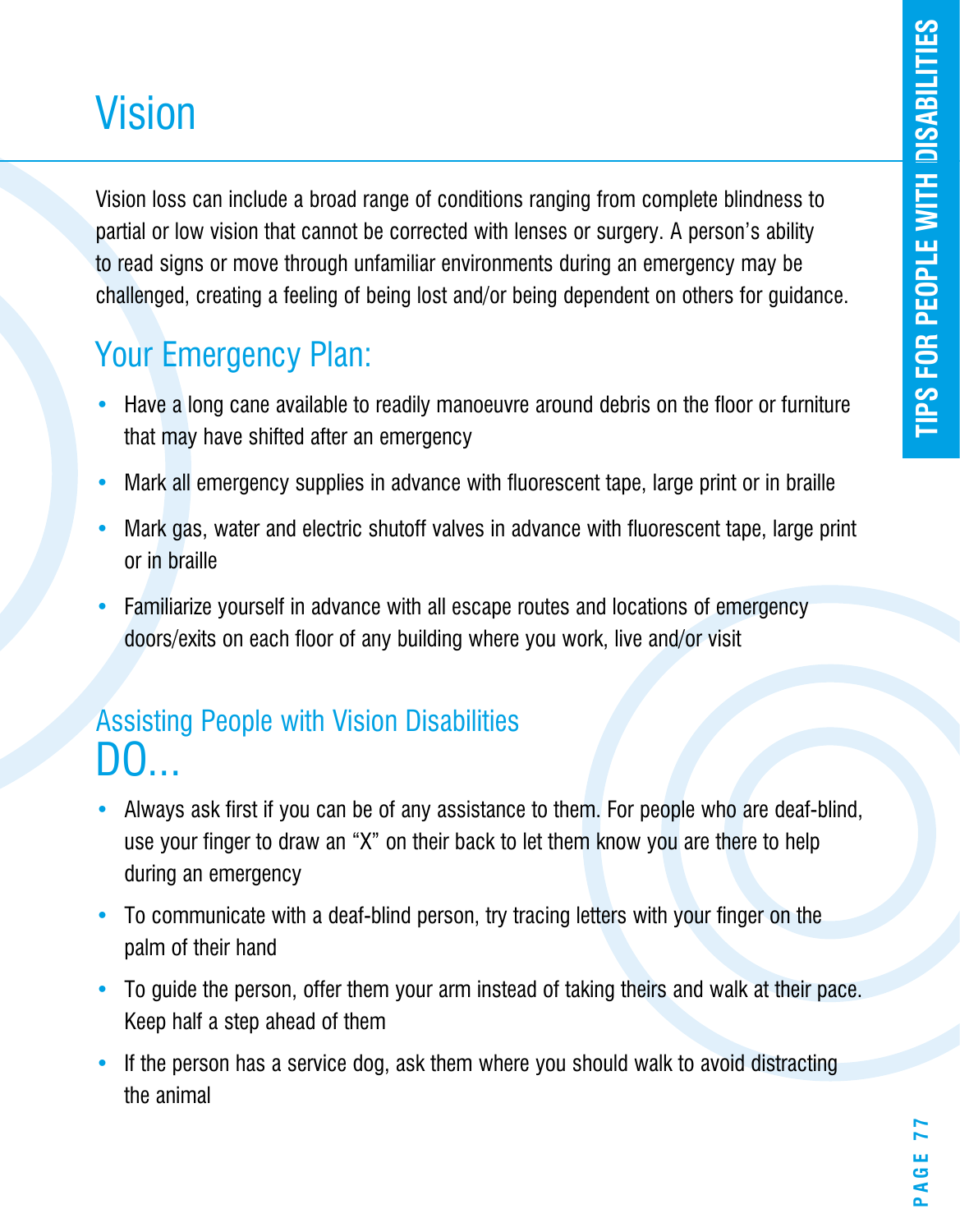- Provide advance warning of upcoming stairs, curbs, major obstacles, or changes in direction
- Watch for overhangs or protrusions the person could walk into

# DO NOT...

- Assume the person cannot see you, or that they need your help
- Grab or touch a person with vision loss
- Touch, make eye contact or distract the person's service dog as this can seriously endanger the owner
- Shout at a person with vision loss. Speak clearly and provide specific and precise directions
- Gesture "over there". Instead, describe locating positions such as, "to your right/left/ straight ahead/ behind you", or by relaying clock face positions. (For example: 12 o'clock)

### Additional Items Emergency Preparedness Kit

Extra white cane, preferably a cane that is longer in length

- Talking or braille clock
- Large-print timepiece with extra batteries
- Extra vision aids such as an electronic travel aid, monocular, binocular or magnifier
- Extra pair of prescription glasses if you wear them
- Any reading devices/assistive technology to access information/ portable closedcircuit television devices
- Any other contingency supplies unique to your special needs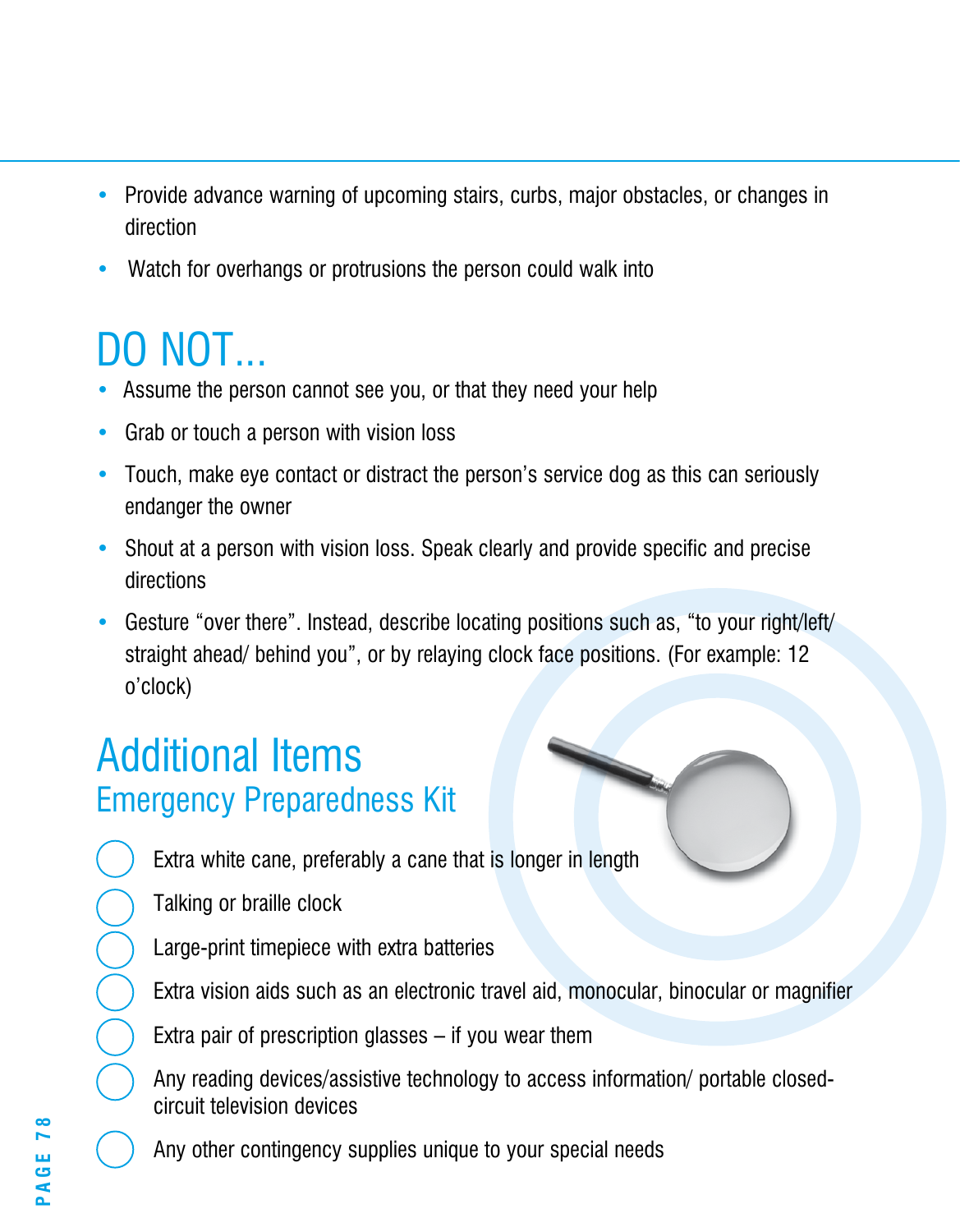# **Hearing**

A person can be deaf, deafened or hard of hearing. The distinction between these terms is based on the individual's language and means of communicating rather than the degree of hearing loss.

In an emergency, the method in which emergency warnings are issued becomes critical to how a person with hearing loss is able to respond and follow instructions to safety.

- If your network is unavailable during an emergency, seek the assistance of others to whom you can communicate your hearing loss by spoken language, moving your lips without making a sound, pointing to your ear, using a gesture, or if applicable, pointing to your hearing aid
- Keep a pencil and paper handy for written communication
- Obtain a pager that is connected to an emergency paging system at your workplace and/or the building that you live in
- Install a smokedetection system that includes smoke alarms and accessory flashing strobe lights or vibrators to gain your attention if the alarms sound.
- Test smoke alarms on a monthly basis by pushing the test button
- Replace batteries in battery-operated smoke alarms every six months and whenever the low-battery warning sounds.
- Keep a laminated card on your person and in your preparedness kit that identifies you as deaf or hard of hearing and explains how to communicate with you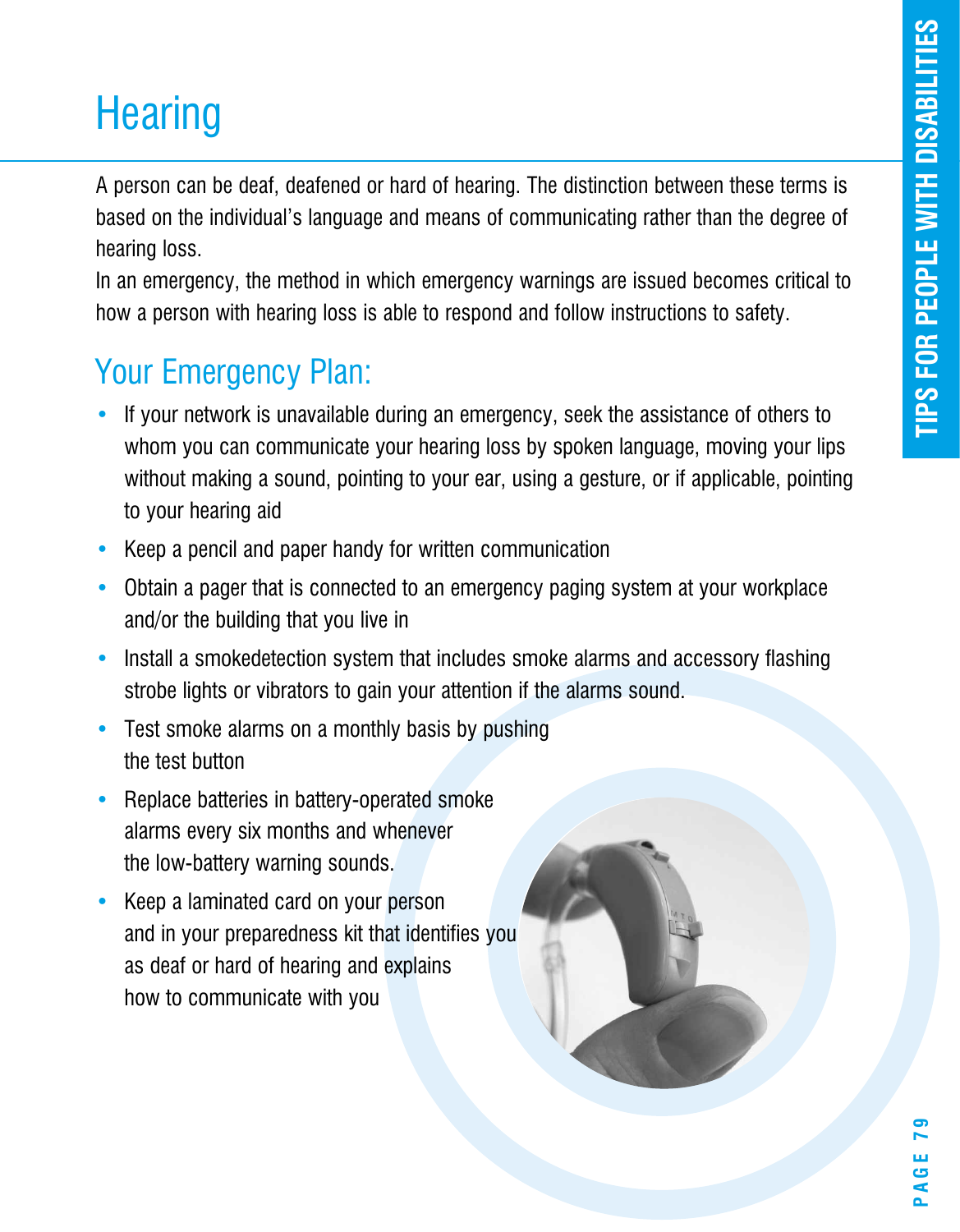### Assisting People with Hearing Disabilities DO...

- Get the person's attention via a visual cue or a gentle touch on their arm before speaking to them
- Face the person and make eye contact when speaking to them as they may rely on speechreading
- Communicate in close proximity
- Speak clearly and naturally
- Use gestures to help explain the meaning of what you are trying to communicate to the person
- Write a message if there is time and keep a pencil and paper handy

# DO NOT...

- Approach the person from behind
- Refrain from shouting or speaking unnaturally slowly
- Do not make loud noises as hearing aids amplify sounds and can create a physical shock to the user

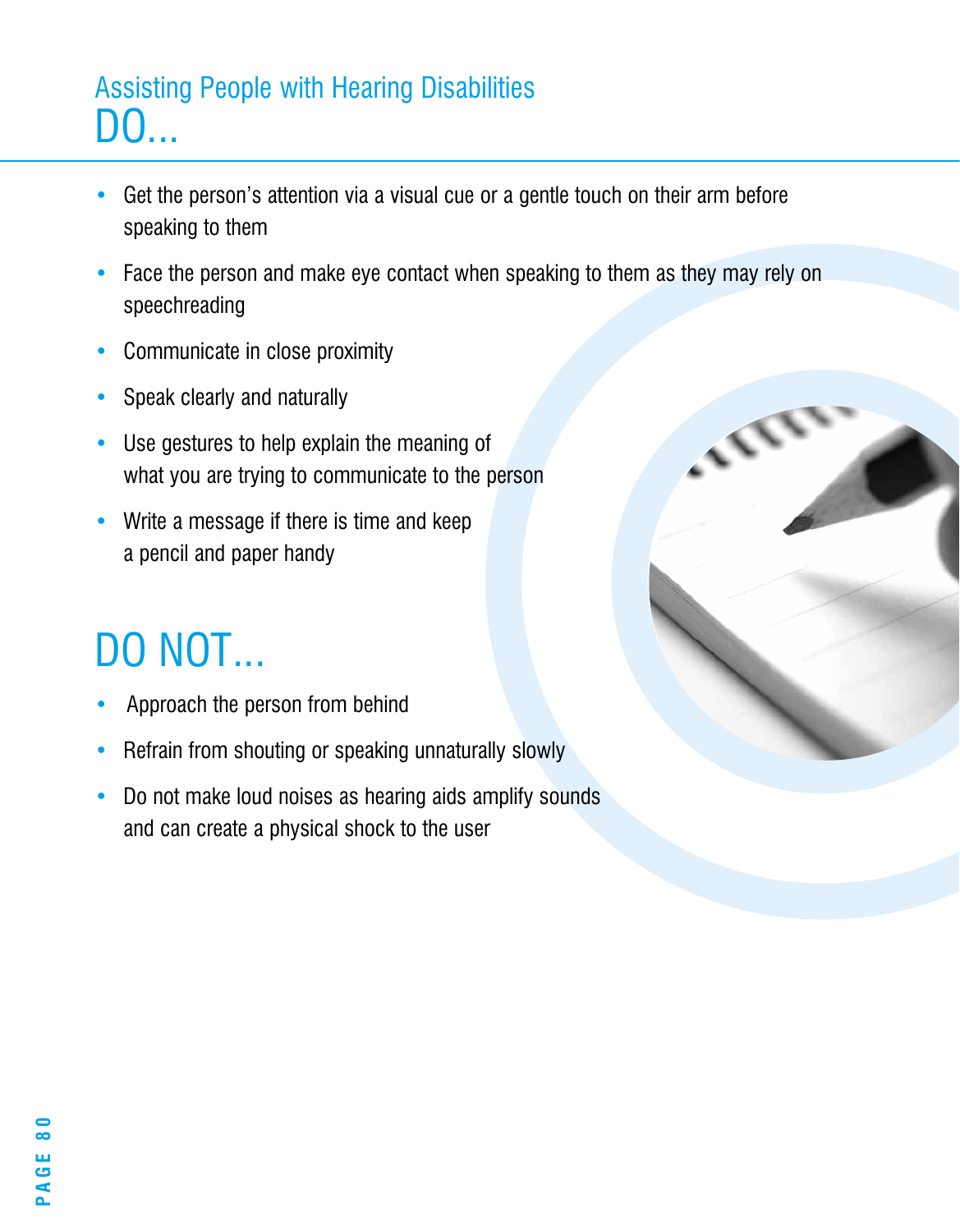### Additional Items Emergency Preparedness Kit

Extra writing pads and pencils for communication

Flashlight, whistle or noisemaker

Pre-printed key phrases you would use during an emergency

Assistive devices - unique to your needs (e.g., hearing aid, pager, personal amplifier, etc.)

Portable visual notification devices that allow you to know if a person is knocking on the door, ringing the doorbell, or calling on the telephone

Extra batteries for assistive devices

A CommuniCard (produced by The Canadian Hearing Society) that explains your hearing loss and also helps identify how rescuers or assisters can communicate with you during an emergency

Any other contingency supplies unique to your special needs

**Note:** Typically people who are deafened or hard of hearing will need information presented in a text format.

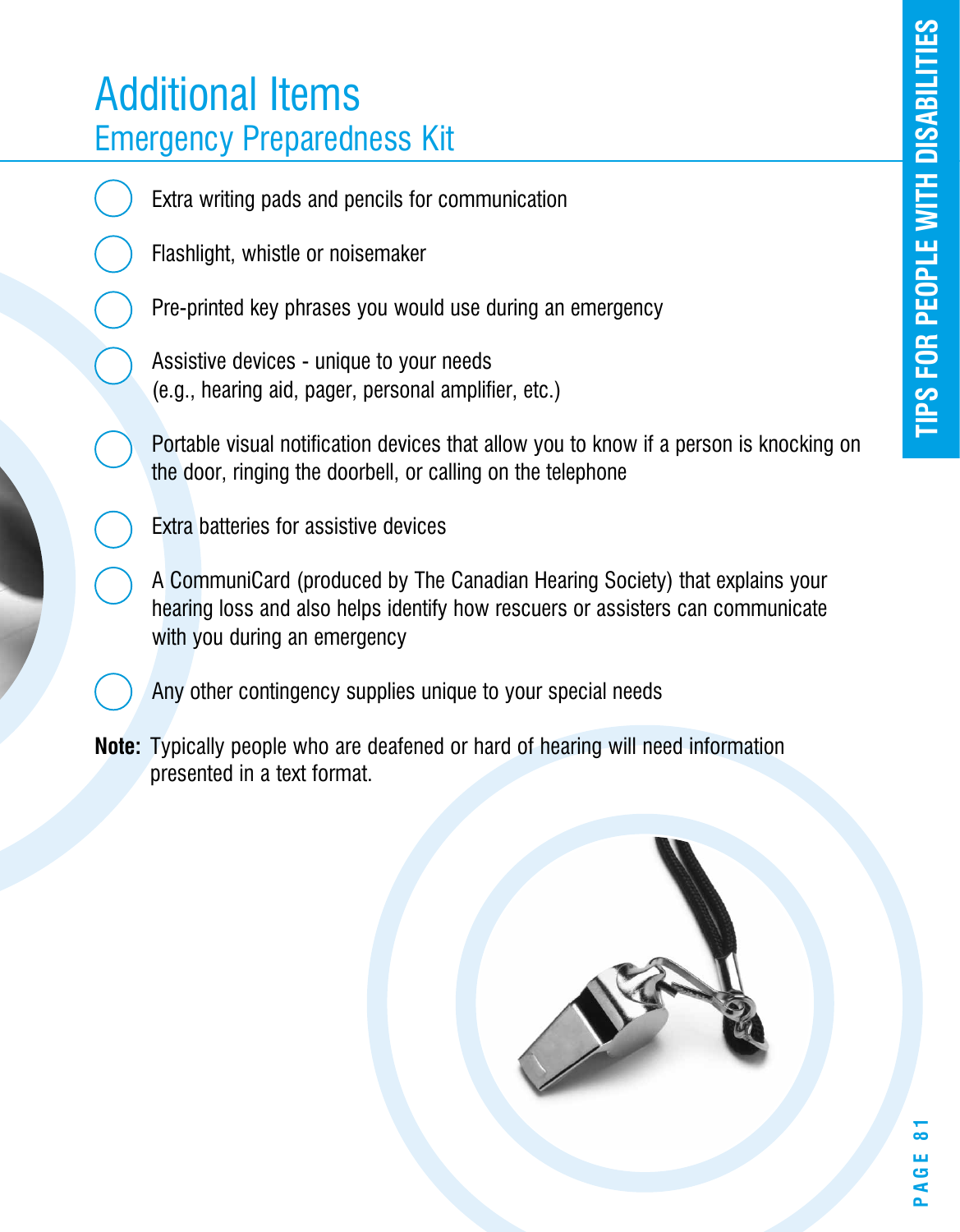# Non-Visible Disabilities

Non-visible disabilities can include communication, cognitive, sensory, mental health, learning or intellectual disabilities in which an individual's ability to respond to an emergency is restricted. They can also range from allergies, epilepsy, hemophilia, diabetes, thyroid condition, multiple sclerosis, pulmonary or heart disease and/or dependency on dialysis, sanitary or urinary supplies. Individuals with non-visible disabilities may have difficulty performing some tasks without appearing to have a disability.

- Prepare an easy-to-understand list of instructions or information for yourself that you think you may need in an emergency
- Keep an emergency contact list on your person of key people that are aware of your special needs
- Inform your designated support network of where you store your medication
- Keep a pencil and paper or portable electronic recording device handy to write down or record any new instructions provided to you in an emergency
- Consider owning and wearing a MedicAlert<sup>®</sup> bracelet or identification because it will help notify emergency responders about your non-visible disabilities. For more information visit: **www.medicalert.ca**
- Request a panic pushbutton to be installed in the building you work and/or live in, so that in the event of an emergency you can notify others of your whereabouts and that you need special assistance
- **People with Multiple Sclerosis:** Symptoms are often made worse by heat and humidity. Be prepared to keep cool and dry
- **People with Diabetes:** Keep frozen water bottles or ice packs in your freezer. Have an insulated bag or cooled thermos ready to store your insulin, should there be a power outage or you need to evacuate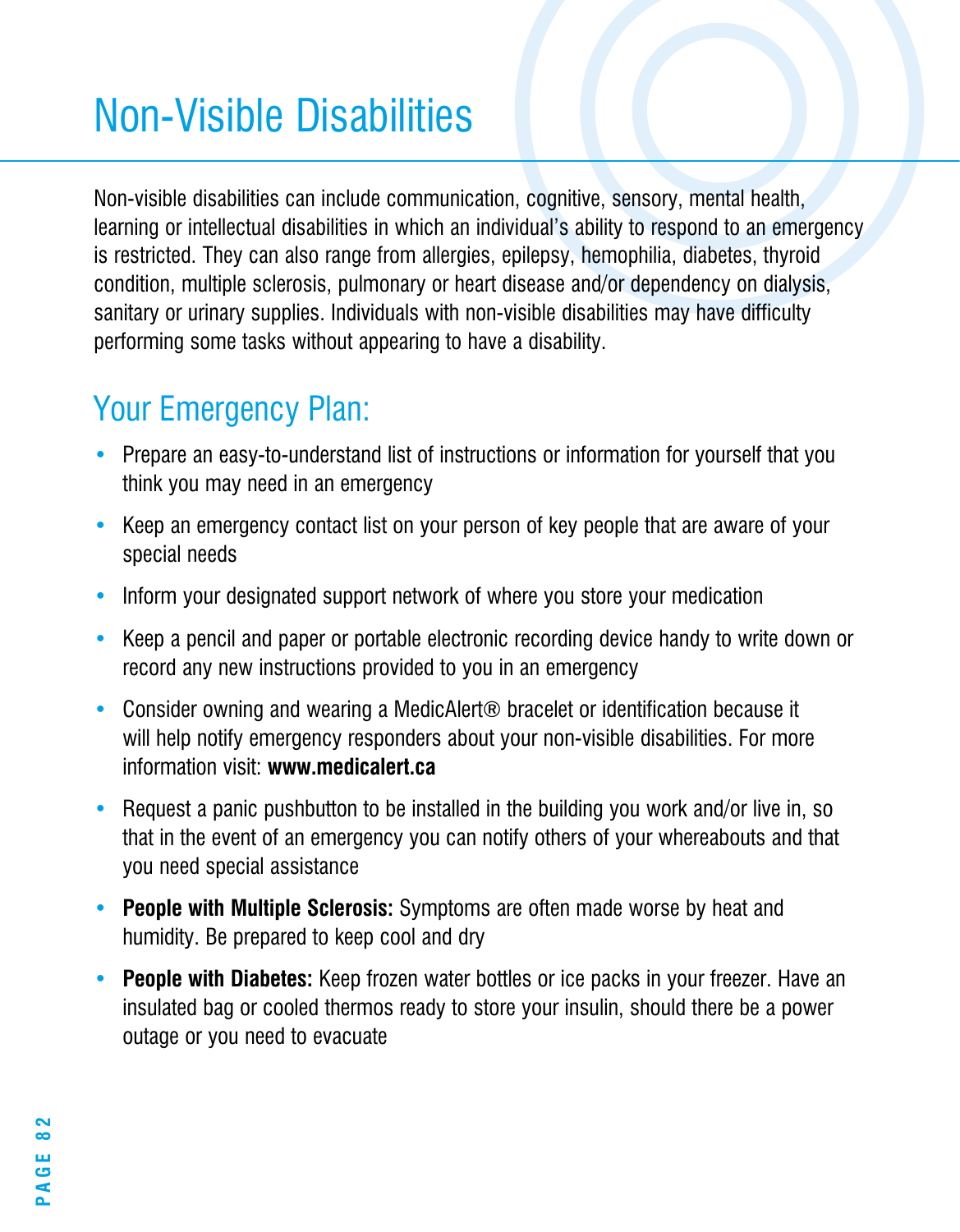### Assisting People with Non-Visible Disabilities DO...

- Allow the person to describe what help they need from you
- Find effective means of communication (e.g., provide drawn or written instructions. When giving directions use landmarks instead of terms "go left" or "turn right")
- Be patient, flexible and maintain eye contact when speaking to the person
- Repeat instructions (if needed)
- Ask the person about their medication and if they need any help taking it. (Never offer medicines not prescribed by their physician)
- Keep people with multiple sclerosis cool and dry to avoid making their symptoms worse

# DO NOT...

- Shout or speak quickly. Instead, speak clearly but not so slowly as to offend the person
- Restrain a person having a convulsion. Instead, roll them on their side to keep their airway clear and place something soft (e.g. your jacket) under their head to protect it from injury. Once the convulsion passes and they become conscious, help them into a resting position

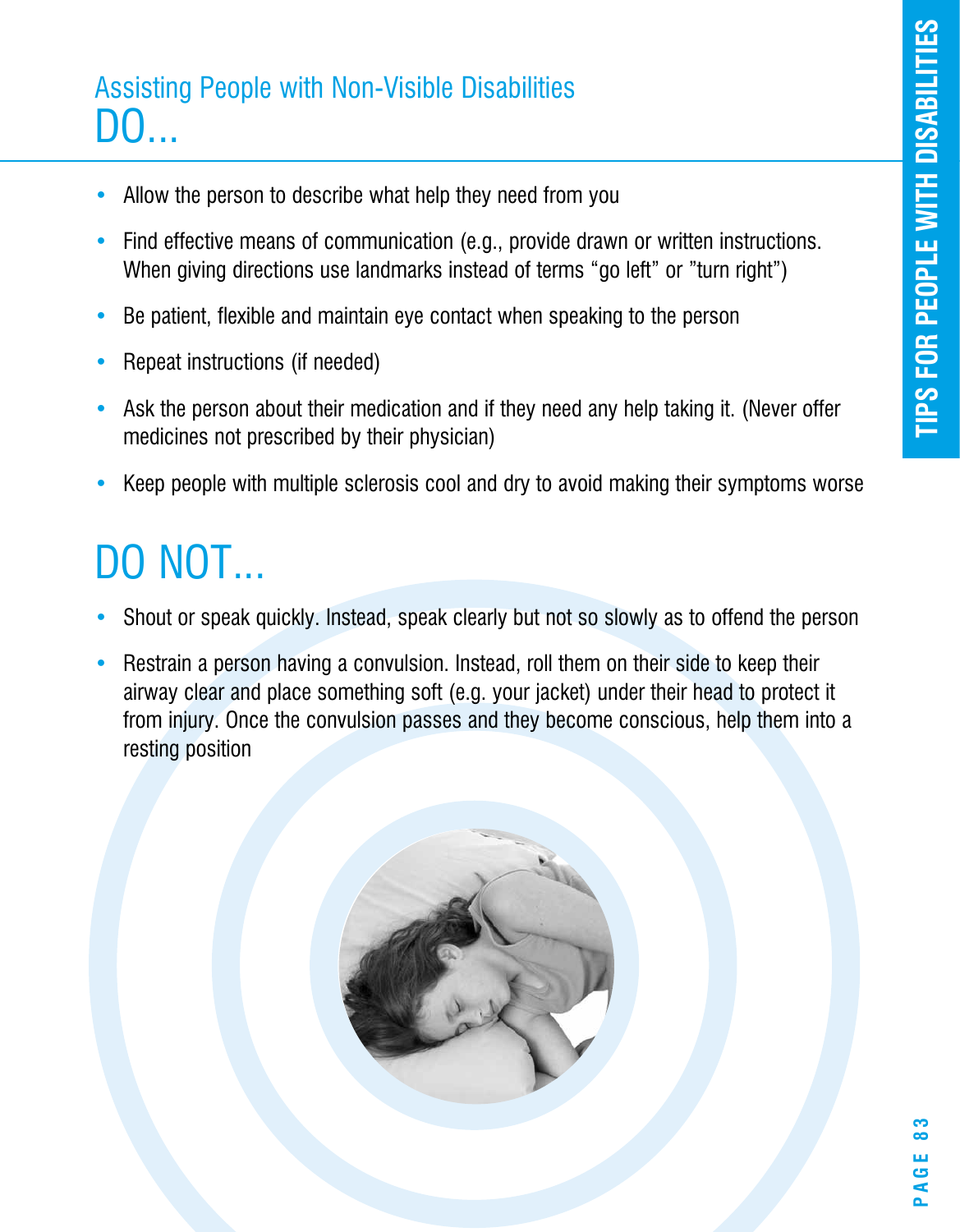### Additional Items Emergency Preparedness Kit

Supply of food items appropriate to your disability or dietary restrictions

List of instructions that you can easily follow in an emergency

Personal list and minimum three days supply of all needed medications, medical supplies and special equipment (e.g. ventilator for asthma, nitrolingual spray for heart condition. Epinephrine pen against allergic reaction/anaphylactic shock, etc.)

Detailed list of all prescription medications

MedicAlert® identification

Any other contingency supplies unique to your special needs

### **For example: People with Diabetes**

Extra supply of insulin or oral agent

Extra supply of syringes, needles and insulin pens (if used)

Small container for storing used syringes/needles (if applicable)

Blood glucose testing kit, spare batteries and record book

Supply of blood glucose and urine ketone testing strips

Fast-acting insulin for high blood glucose (if applicable)

Fast-acting sugar for low blood glucose

Extra food to cover delayed meals

Ice packs and thermal bag to store insulin (if applicable)



**PAGE 84** <u>س</u><br>م  $\overline{A}$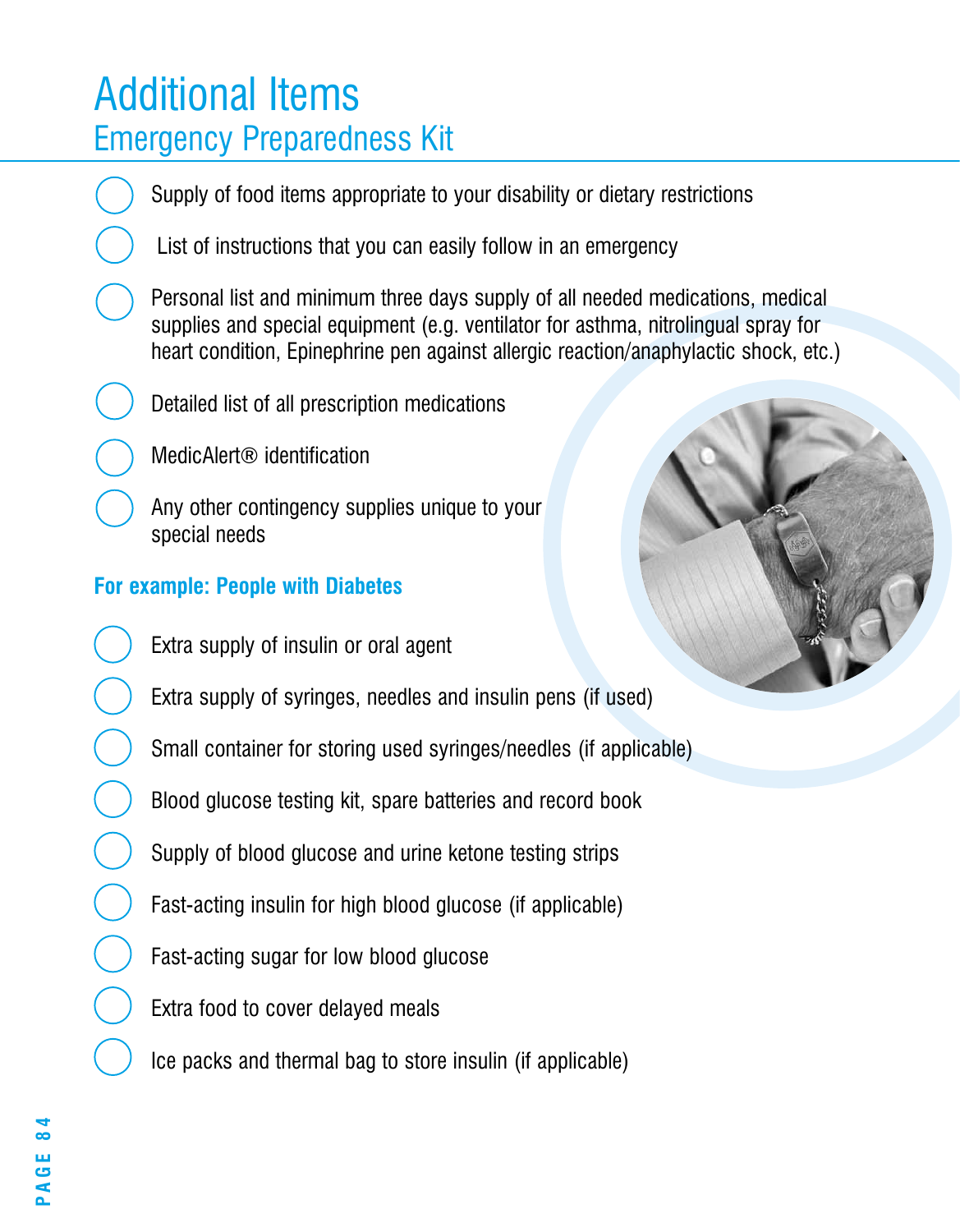# Seniors with Special Needs

Since an emergency situation or an evacuation can be a frightening and confusing time, it is important that seniors, especially those with special needs, know the steps to take in an emergency. This includes seniors contacting their local municipal office to find out about programs and services available in their community that will help them during an emergency and assist them to return to their regular routine.

- Create an emergency contact list with names and telephone numbers of your physicians, case worker, contact for your seniors group, neighbours, building superintendent, etc. Keep a copy of this list in your preparedness kit and on your person
- Write down the names and phone numbers of on-site doctors, nurses, social workers, etc., at your place of residence (if applicable), including the hours they keep
- Familiarize yourself with all escape routes and location of emergency doors/exits in your home
- Know the location of emergency buttons. (Many seniors' buildings have emergency buttons located in bedrooms and washrooms that have a direct link to 9-1-1 or the building's superintendent.)
- If asked to evacuate, bring with you any equipment or assistive devices you may need immediately
- Always wear your MedicAlert® identification

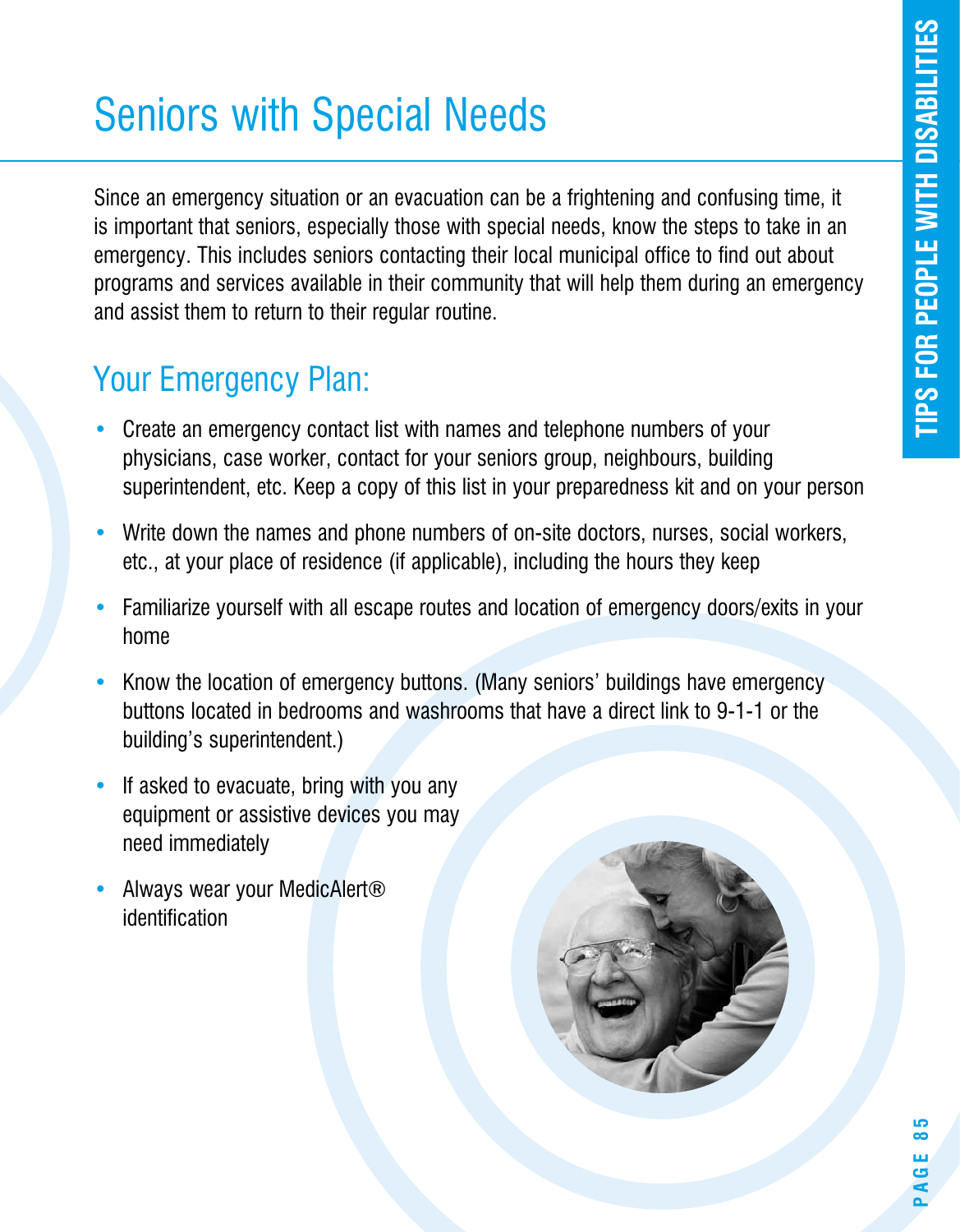### Assisting Seniors With Special Needs DO...

- Check on neighbours who are seniors with special needs to find out if they need your help during an emergency or evacuation
- Allow the person to describe what help they need and how it can be provided to them
- Be patient, listen actively
- If the person appears anxious or agitated, speak calmly and provide assurance that you are there to help
- If evacuation is necessary, offer a ride to seniors who do not have access to a vehicle
- If time permits, offer to carry the person's emergency preparedness kit to your car, along with any equipment or assistive devices they will need
- Follow instructions posted on special needs equipment and/or assistive devices during an emergency

# DO NOT...

- Shout or speak unnaturally slowly
- Be dismissive of the person's concerns or requests

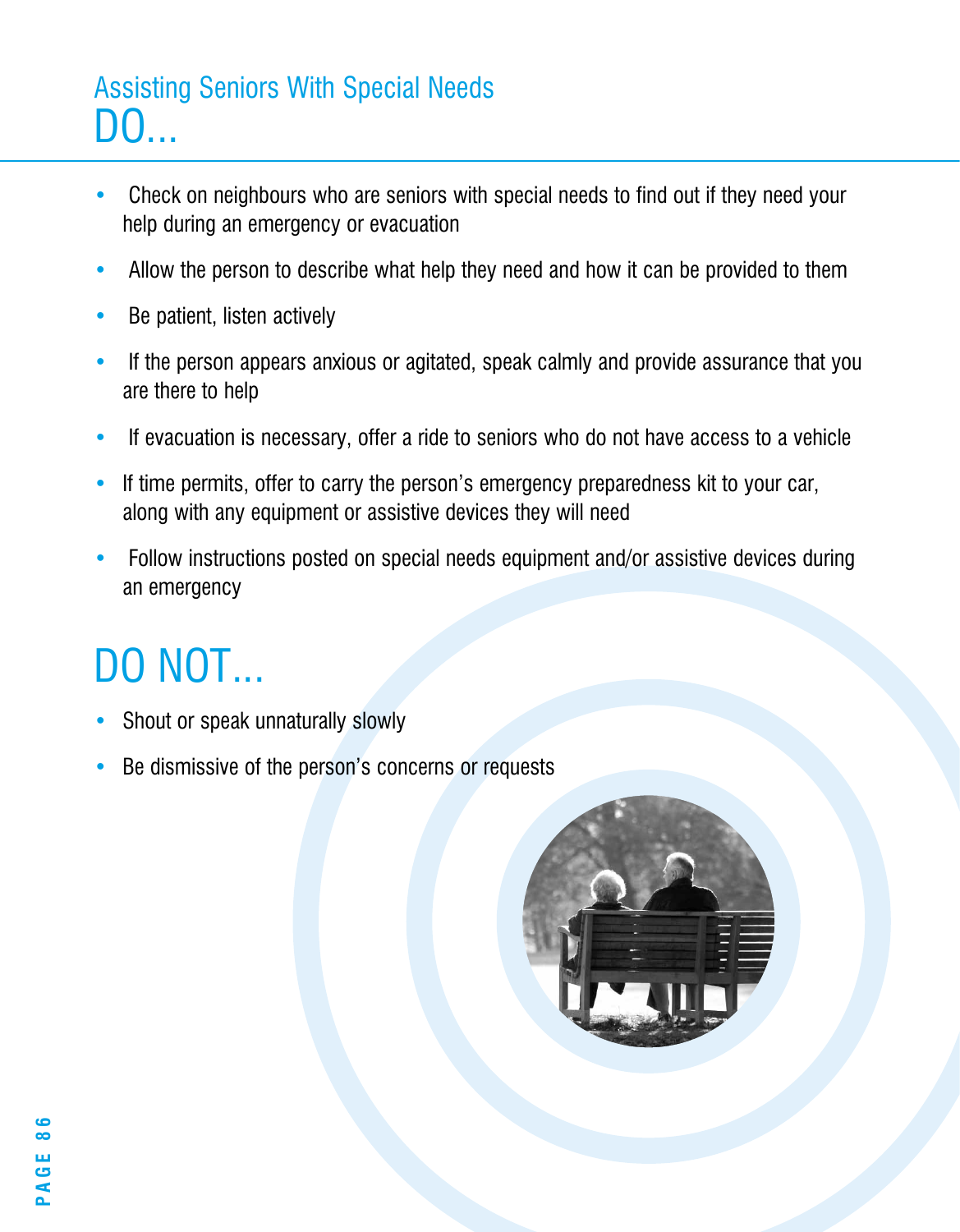### Additional Items Emergency Preparedness Kit

r (i<br>itai **r**hearing aids, breathing apparatus, blood glucose monitoring device, etc. **s**<br>**l**<br>**c**<br>**c**<br>**bl** Supply of food items appropriate to your disability or dietary restrictions Assistive devices needed such as canes, walkers, lightweight manual wheelchair, Prescription eyewear and footwear (if required) Extra supply of medications and vitamin supplements Personal disability-related list of all your needed medical supplies and special equipment Copies of all medication prescriptions Extra dentures (if required) and cleaner Latex-free gloves (to give to anyone providing personal care to you) Any other contingency supplies unique to your special needs

### **For Seniors with Diabetes:**

• Please refer to previous "Other Non-Visible Disabilities" category

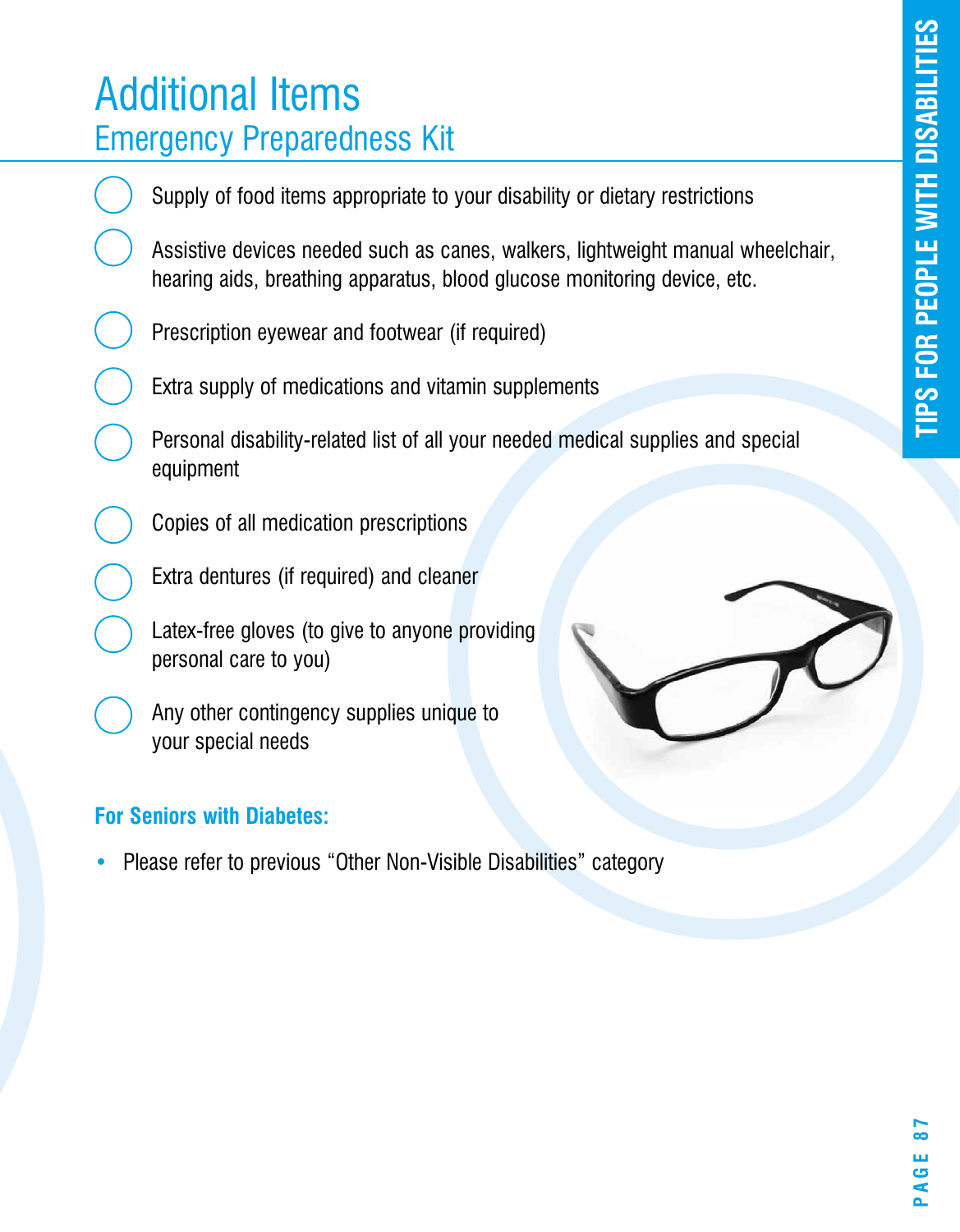# Highrise Safety

High-rise buildings present unique challenges when evacuation is necessary during an emergency.

#### **Residents should make themselves aware of:**

- Building superintendent's name and phone number
- Who sits on the Building Safety Committee
- Who the floor monitors are
- Who conducts evacuation drills, and how often
- Location of fire extinguishers, automated external defibrillator units, and oxygen tank
- Location of emergency evacuation device(s)

- Advise your building manager superintendent of your special needs and/or requirements during an emergency
- Familiarize yourself with your building's evacuation plan
- Know where all escape routes and location of emergency doors/exits are on each floor
- Know the location of emergency buttons in the building and exits that are wheelchair accessible (if applicable)
- Request that an emergency evacuation chair be installed on the floor you live or work on, preferably close to the stairwell (if applicable)
- If you live in a highrise building, create a **'buddy'** system with your neighbours and regularly practise your emergency response plan with them
- If you rely on any life sustaining equipment/ apparatus, develop an emergency backup plan that will ensure the equipment/ apparatus is operable in the event of a power outage
- Obtain large printed signs from the building manager that you can place in your window in the event of an emergency, indicating that you need assistance

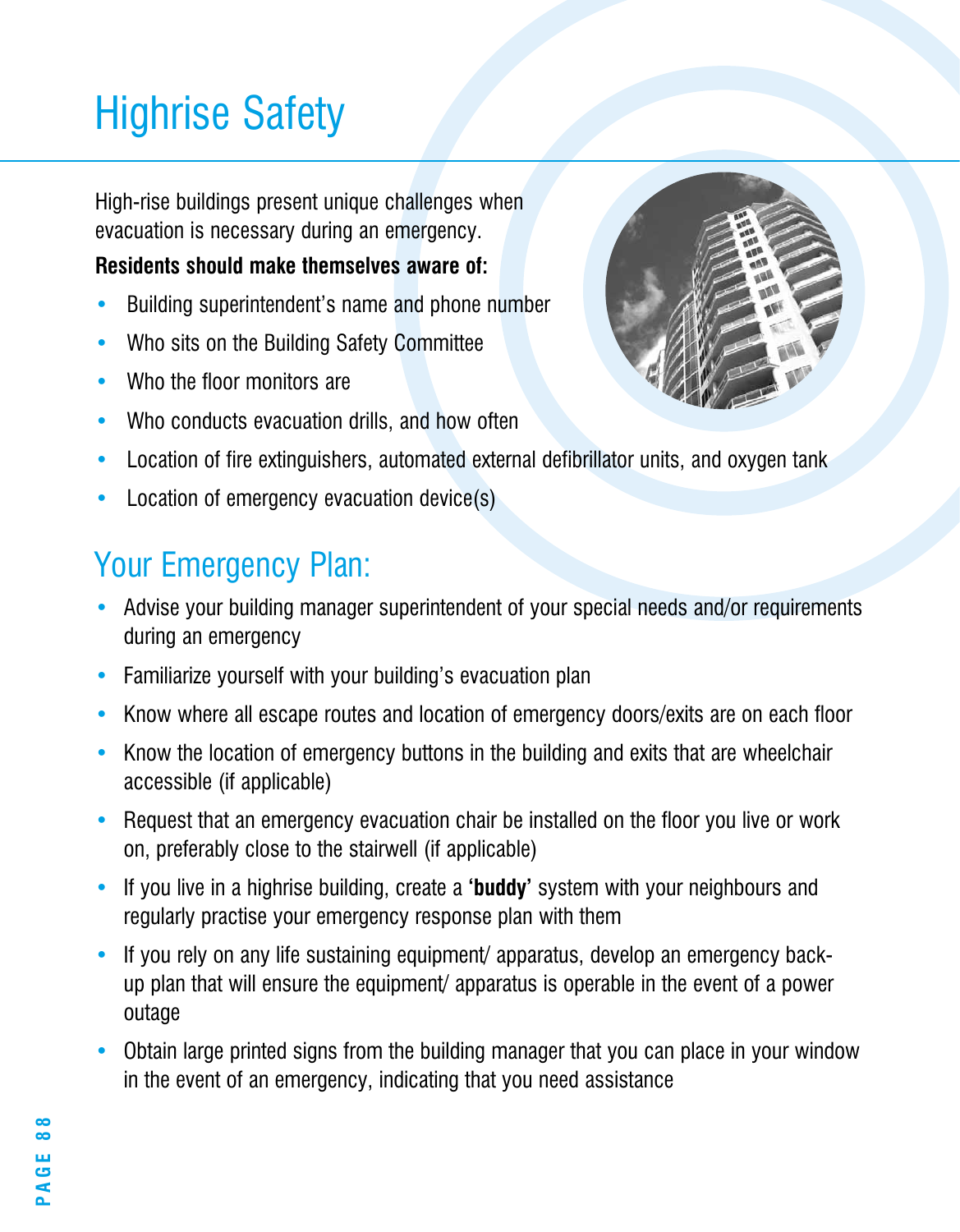# **specia l needs** Assisting People with Disabilities in Highrise Buildings DO...

- Check on neighbours and/or co-workers with special needs to find out if they need your help during an emergency or evacuation
- Listen actively to what the individual with special needs is saying
- n a<br>ide • During an emergency evacuation (if time permits), offer to carry the person's Emergency Preparedness Kit for them along with any special equipment or assistive devices they will need
- Review previous categories in this guide on how to assist people with specific disabilities and/or special needs

# DO NOT...

• In general, avoid attempts to lift, support or assist in moving a person down the stairs, unless you are familiar with safe techniques

### Additional Items Emergency Preparedness Kit

- Personal alarm that emits a loud noise to draw attention to your whereabouts
- Supply of food items appropriate to your dietary restrictions
- Supply of medications and assistive devices appropriate to your disability
- Supply of plastic bags for storing garbage/personal waste
- Names and contact information of your neighbours, superintendent and property/ building manager
- Laminated copy of your building's evacuation plan and diagram of escape routes and location of emergency doors/exits on each floor
	- Any other contingency supplies unique to your special needs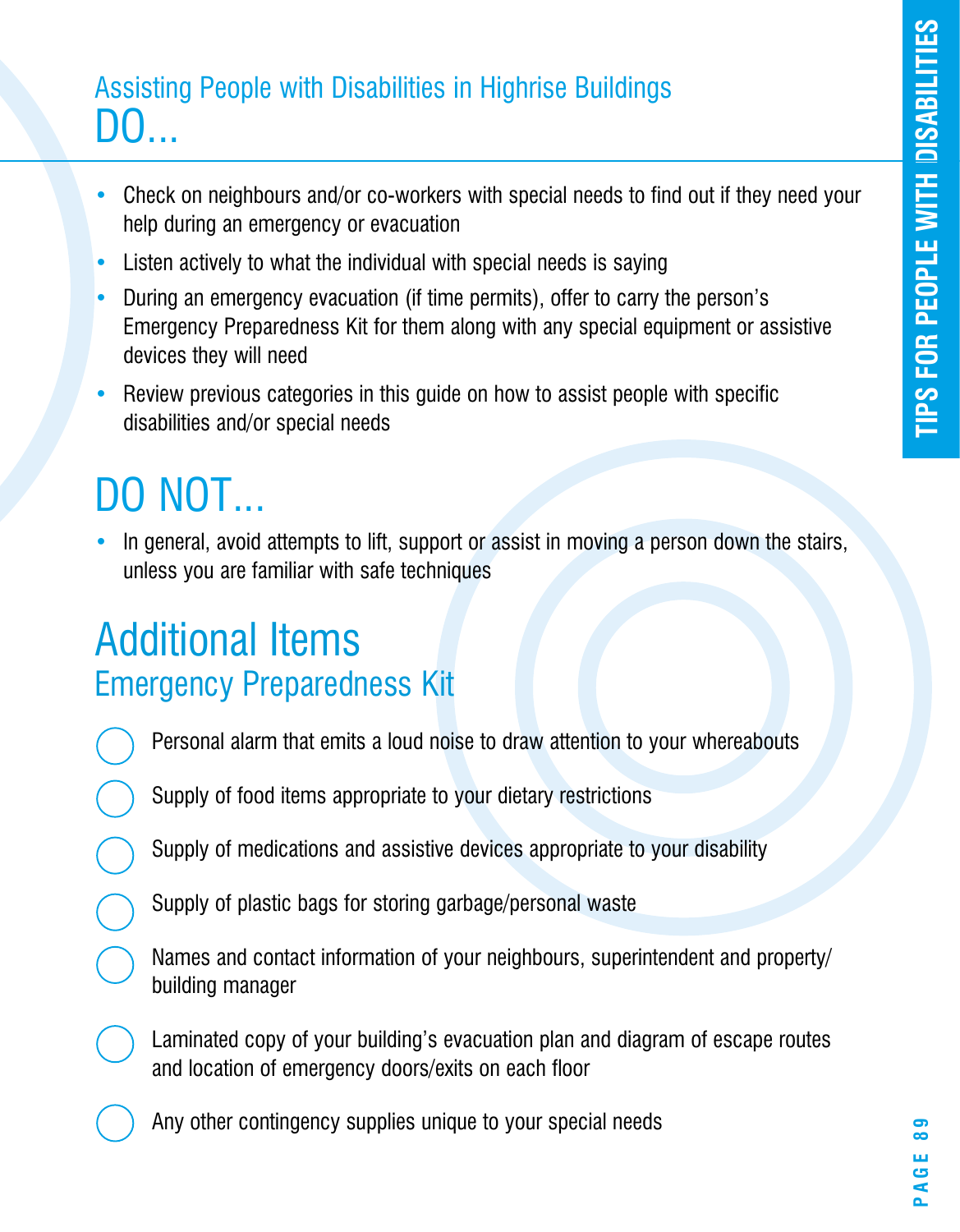# Travel Considerations

Whether travelling locally or internationally, people with disabilities and seniors with special needs should take extra time to research and plan their trip to make their travel experience safe and enjoyable. This includes preparing in advance, an emergency plan and "Ready-Go-Bag" with emergency preparedness items.

- Before travelling, visit the Foreign Affairs and International Trade Canada website at **www.voyage.gc.ca** where you can register and find other helpful travel information safety tips
- Discuss your particular accommodation needs with your travel agent
- Discuss your trip with your doctor to prepare contingency plans in case of illness
- Obtain necessary travel medical insurance
- Carry a copy of the booklet Bon Voyage, But..., that contains contact information for your destination's Canadian office and Emergency Operations Centre You can order it free of charge at **www.voyage.gc.ca**
- Divide your medications and medical supplies between your carry-on and checkin baggage, keeping them in their original labelled containers. Bring copies of your prescriptions with you
- Always wear your MedicAlert<sup>®</sup> bracelet
- Inform your travel companion(s) on how to assist you in an emergency
- If travelling alone, establish a network (e.g., hotel staff) that can assist you during an emergency
- If you have difficulty using stairs request a room on a lower floor
- Review the hotel emergency exit plan
- If needing to evacuate, bring your emergency "Ready-Go-Bag" and any assistive devices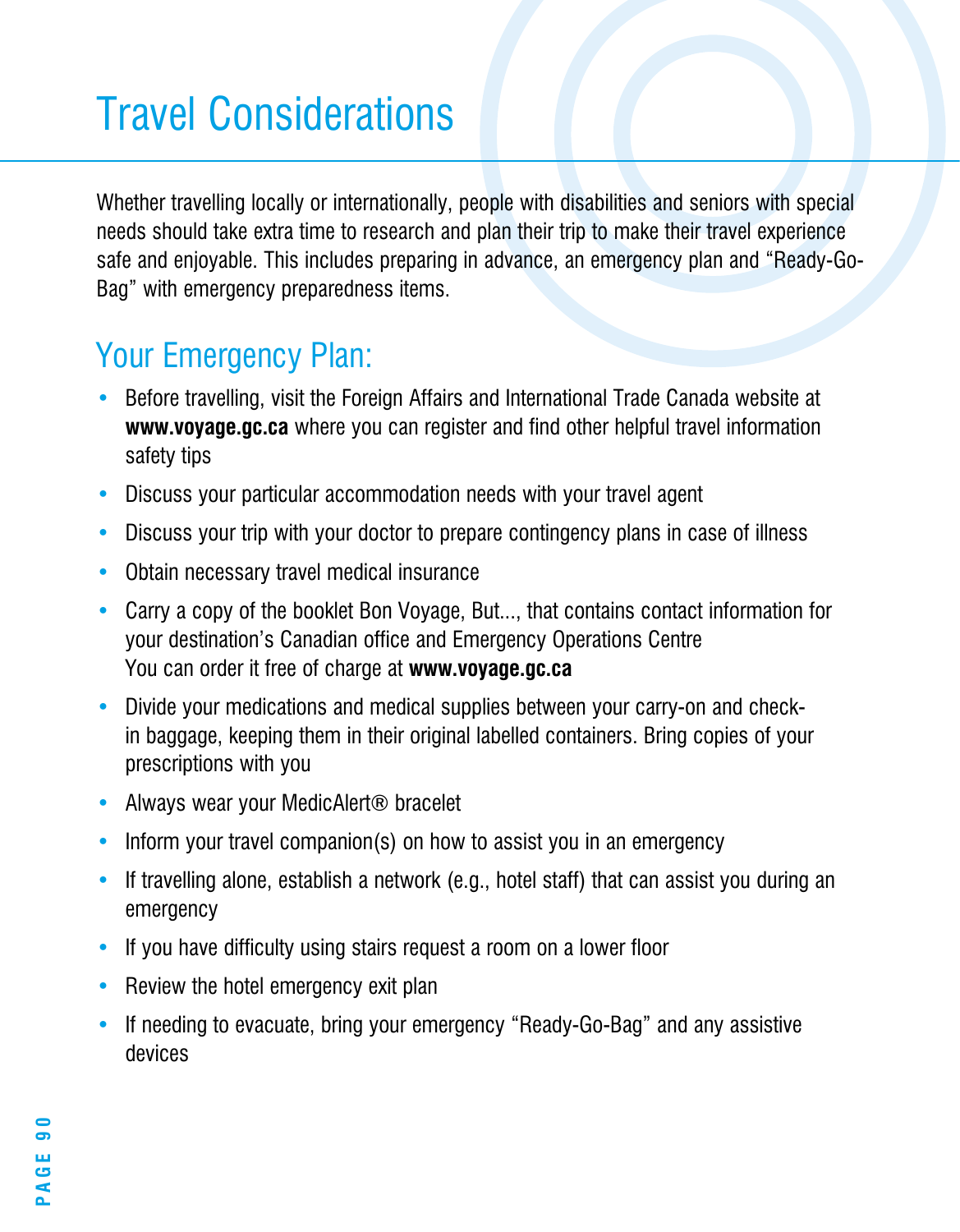### Assisting People with Disabilities While Travelling DO...

- Check on fellow travellers with visible disabilities or special needs to find out if they need your help during an emergency or evacuation
- Listen actively to what the individual with special needs is saying and how they might need your help
- If they speak in a foreign language that you do not understand, try to communicate using gestures
- During an emergency evacuation (if time permits), offer to carry the person's Emergency Preparedness Kit for them along with any special equipment or assistive devices they will need
- Review previous categories in this guide on how to assist people with specific disabilities or special needs

# DO NOT...

Let the person be separated from their wheelchair or mobility aids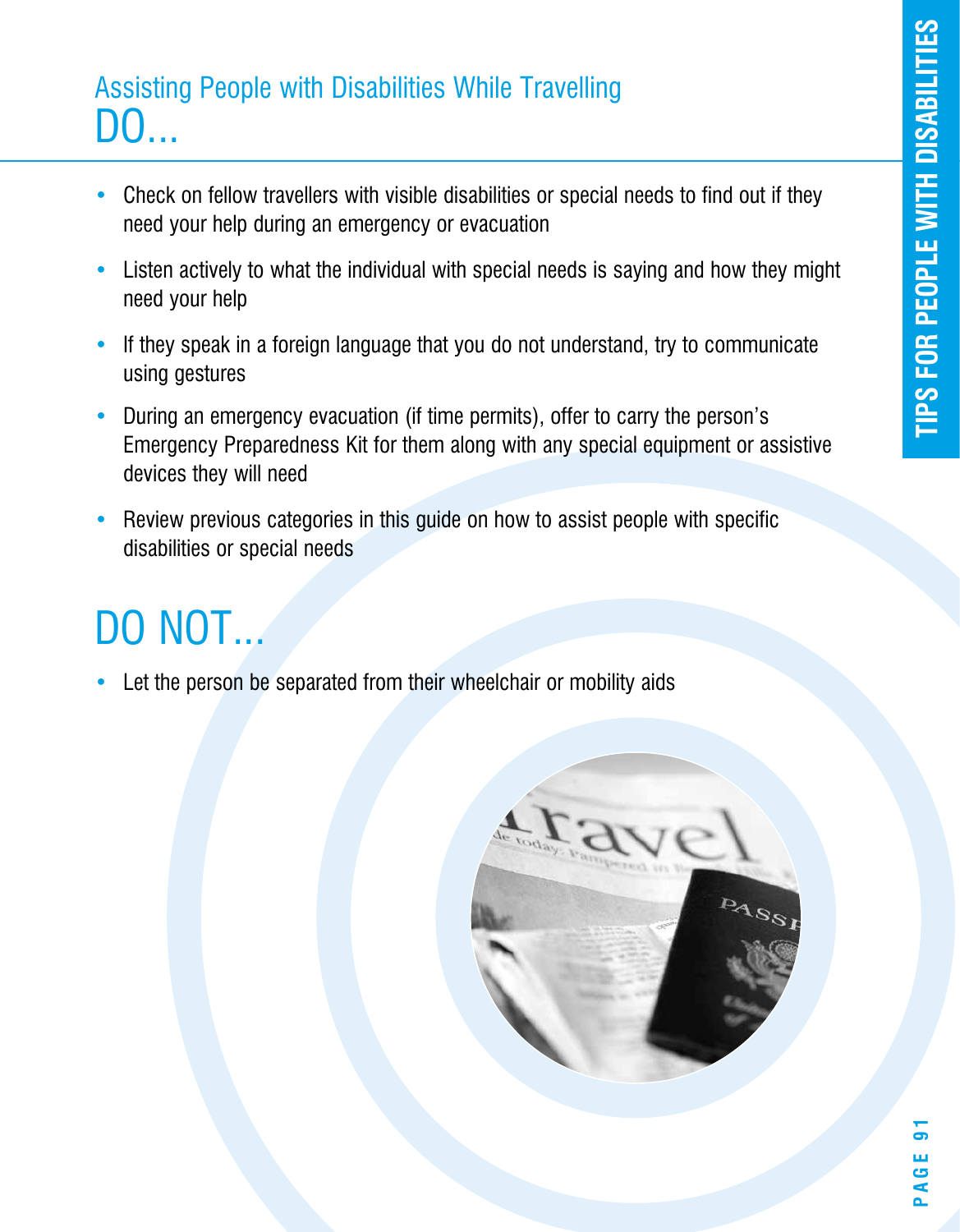### Additional Items Emergency Preparedness Kit

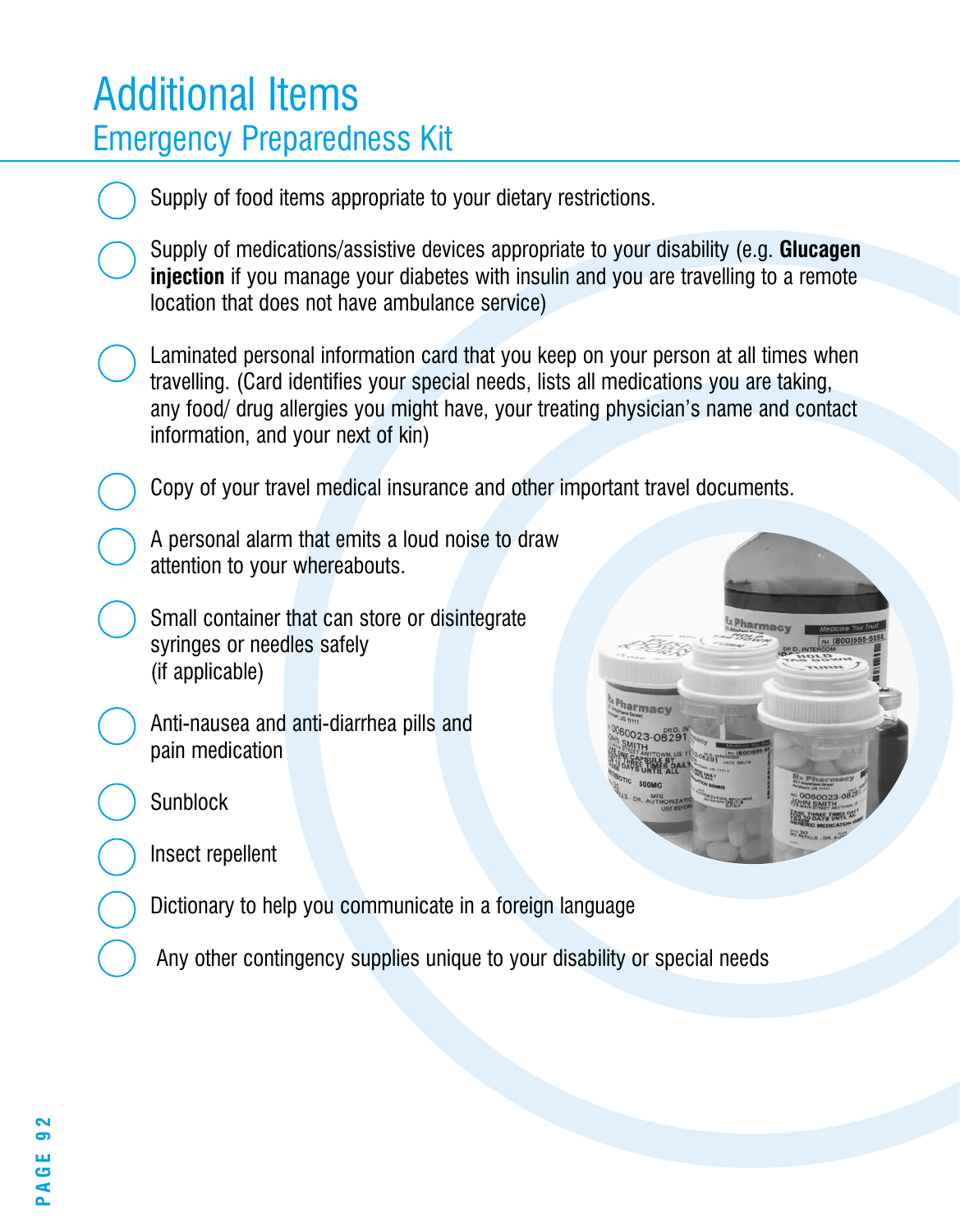# For More Information

### **Specific Disabilities and Special Needs**

#### **Canadian Diabetes Association**

Tel: 416-363-3373 Toll-free Phone: 1-800-226-8464 Fax: 416-408-7117 www.diabetes.ca

#### **Canadian Paraplegic Association Ontario**

Tel: 416-422-5644 Toll-free Phone: 1-877-422-1112 Fax: 416-422-5943 Email: info@cpaont.org www.cpaont.org

#### **Canadian Red Cross**

Tel: 905-890-1000 Fax: 905-890-1008 www.redcross.ca

#### **Centre for Independent Living in Toronto (CILT) Inc.**

Tel: 416-599-2458 TTY: 416-599-5077 24hr Newsline: 416-599-4898 Fax: 416-599-3555 Email: cilt@cilt.ca www.cilt.ca

#### **CNIB**

Tel: 416-486-2500 Toll-free Phone: 1-800-563-2642 TTY: 416-480-8645 Fax: 416-480-7700 www.cnib.ca

#### **Learning Disabilities Association of Ontario** Tel: 416-929-4311 Fax: 416-929-3905 www.ldao.ca

### **Multiple Sclerosis Society of Canada – Toronto Chapter and Ontario Division**

Tel: 416-922-6065 Toll-free Phone: 1-866-922-6065 Fax: 416-922-7538 www.mssociety.ca

#### **Ontario March of Dimes**

Tel: 416-425-3463 Toll-free Phone: 1-800-263-3463 Fax: 416-425-1920 www.dimes.on.ca

### **Ontario SPCA (Ontario Society for the Prevention of Cruelty to Animals)**

Tel: 905-898-7122 Toll-free Phone: 1-888-ONT-SPCA (668-7722) Fax: 905-853-8643 E-mail: info@ospca.on.ca www.ontariospca.ca

#### **The Canadian Hearing Society**

Tel: 416-928-2500 Toll-free Phone: 1-877-347-3427 TTY: 416-964-0023 Toll-free TTY: 1-877-347-3429 Fax: 416-928-2523 www.chs.ca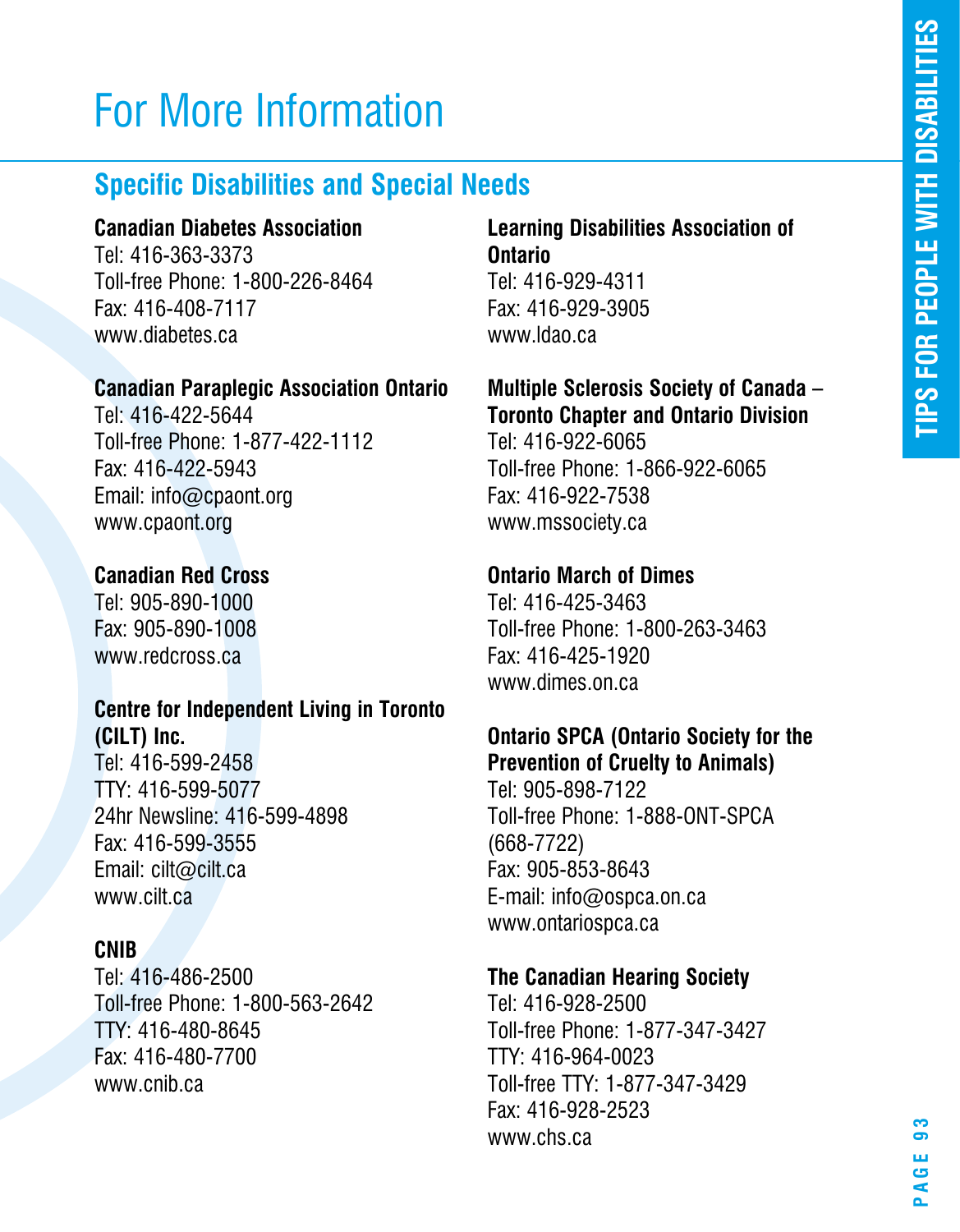#### **Toronto Rehabilitation Institute**

Tel: 416-597-3422 Fax: 416-597-1977 www.torontorehab.com

### **Accessibility Initiatives**

#### **Accessibility For Ontarians with Disabilities Act (AODA)**

Toll-free Phone: 1-866-515-2025 TTY: 416-325-3408 Toll-free TTY: 1-800-268-7095 Fax: 416-325-3407 www.accessON.ca

#### **Ontario Seniors' Secretariat**

Tel: 416-326-7076 (Seniors' INFOline) Toll-free Phone: 1-888-910-1999 Toll-free TTY: 1-800-387-5559 Fax: 416-326-7078 www.ontarioseniors.ca

### **Emergency Preparedness**

#### **Emergency Management Ontario**

Tel: 416-314-3723 Toll-free Phone: 1-877-314-3723 Fax: 416-314-3758 www.ontario.ca/emo

### **For Information on MedicAlert® Bracelets or Identification**

#### **Canadian MedicAlert® Foundation**

Tel: 416-696-0142 Toll-free Phone: 1-800-668-1507 Toll-free Fax: 1-800-392-8422 www.medicalert.ca

### **For Travel Advice and Registration Service when Travelling Abroad**

#### **Foreign Affairs and International Trade Canada**

Tel: 613-944-6788 TTY: 613-944-1310 In Canada and USA: Toll-free Phone: 1-800-267-6788 Toll-free TTY: 1-800-394-3472 www.voyage.gc.ca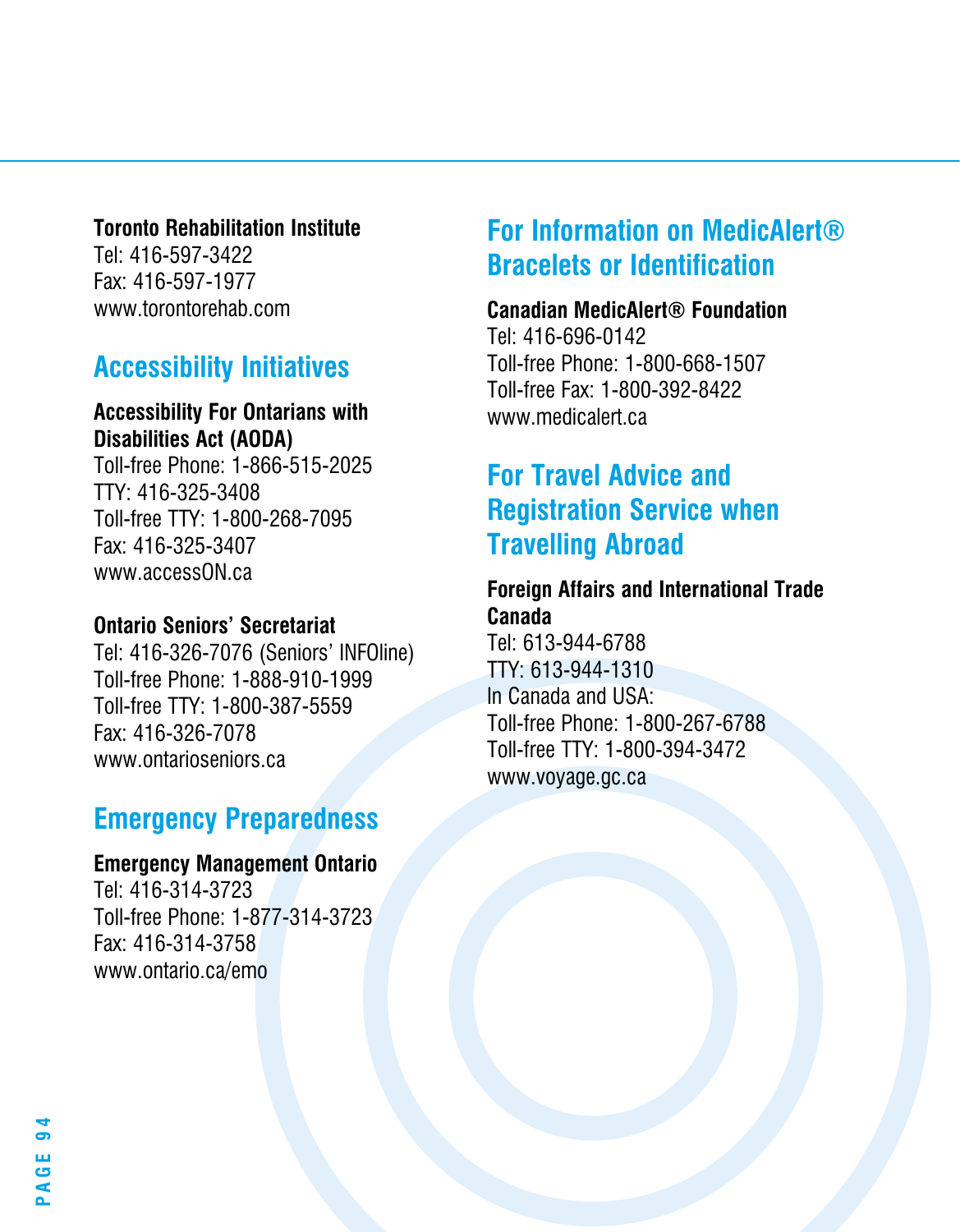### **Resources**

#### **Canadian Red Cross**

www.redcross.ca 905-890-1000

**Emergency Management Ontario** www.emergencymanagementontario.ca 416-314-3723

**Public Safety Canada** www.publicsafetycanada.gc.ca

**Canadian Centre for Emergency Preparedness** www.ccep.ca

**Environment Canada** www.ec.gc.ca

**National Organization on Disability (U.S.)** www.nod.org

For more information about Emergency Preparedness in your community, contact:

### **Town of Aurora**

Community Emergency Management Co-ordinator Central York Fire Services 905-895-9222 www.e-aurora.ca

**Town of East Gwillimbury**

Community Emergency Management Co-ordinator East Gwillimbury Fire Department 905-853-8842 www.eastgwillimbury.ca

**Town of Georgina** Community Emergency Management Co-ordinator Georgina Fire Department 905-476-5167 www.town.georgina.ca

**Township of King** Community Emergency Management Co-ordinator King Township Fire & Emergency Services 905-833-2800 www.king.ca

**Town of Markham** Community Emergency Management Co-ordinator Community and Fire Services Commission 905-477-7000 www.markham.ca

**Town of Newmarket** Community Emergency Management Co-ordinator Central York Fire Services 905-895-9222 www.newmarket.ca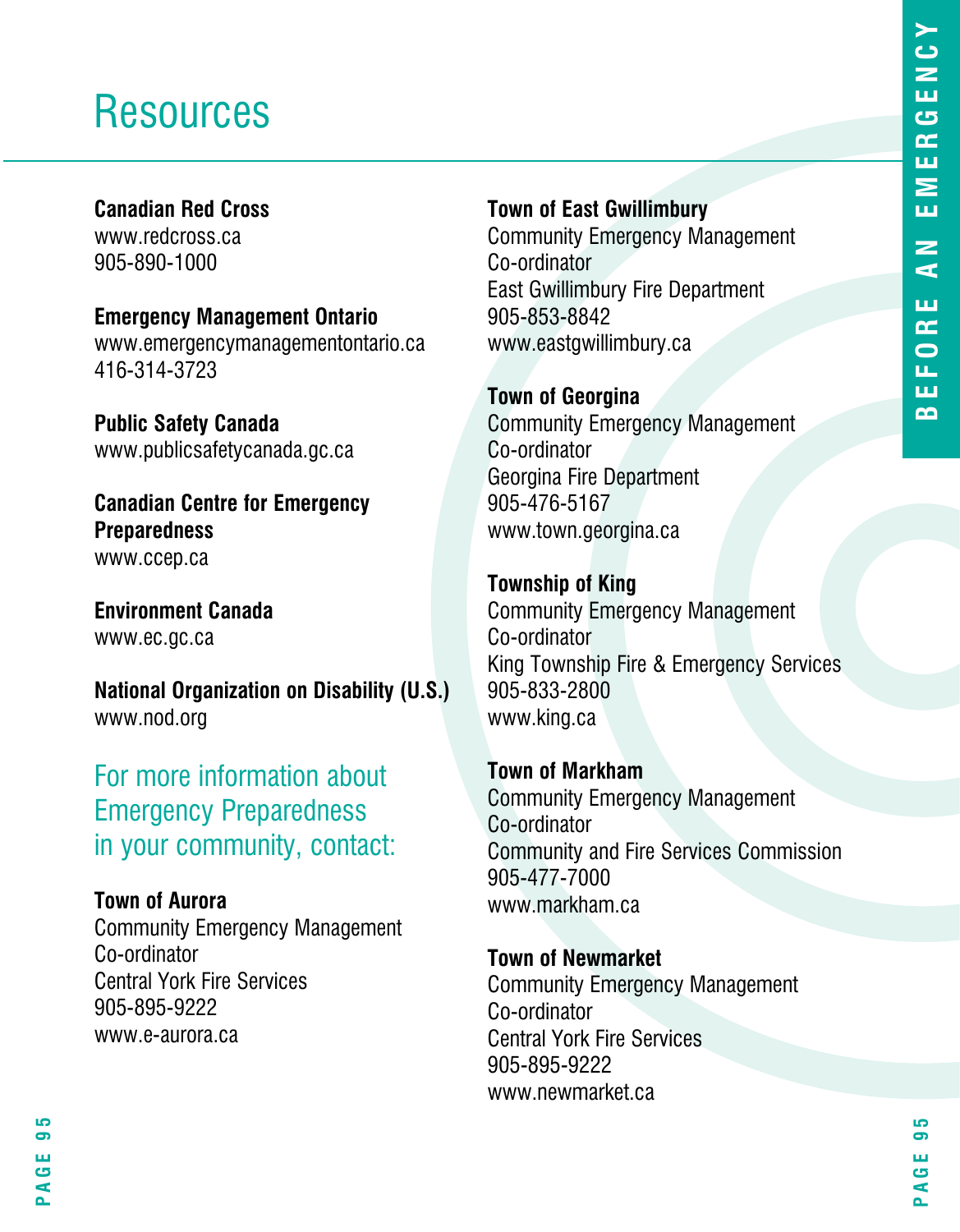#### **Town of Richmond Hill**

Community Emergency Management Co-ordinator Richmond Hill Fire and Emergency Services 905-883-5444 Emergency Preparedness Public Education/Awareness Richmond Hill Fire Department 905-763-8778, or 905-883-5444 Richmondhill.ca

#### **City of Vaughan**

Manager of Emergency Planning, Vaughan Fire and Rescue Service 905-832-2281 E-mail: PrepE@vaughan.ca www.vaughan.ca

#### **Town of Whitchurch-Stouffville**

Community Emergency Management Co-ordinator Whitchurch-Stouffville Fire and Emergency Services 905-640-9595 www.townofws.ca

#### **The Regional Municipality of York**

Emergency Management 1-877-464-9675 ext. 1219 E-mail: emergency.management@york.ca www.york.ca